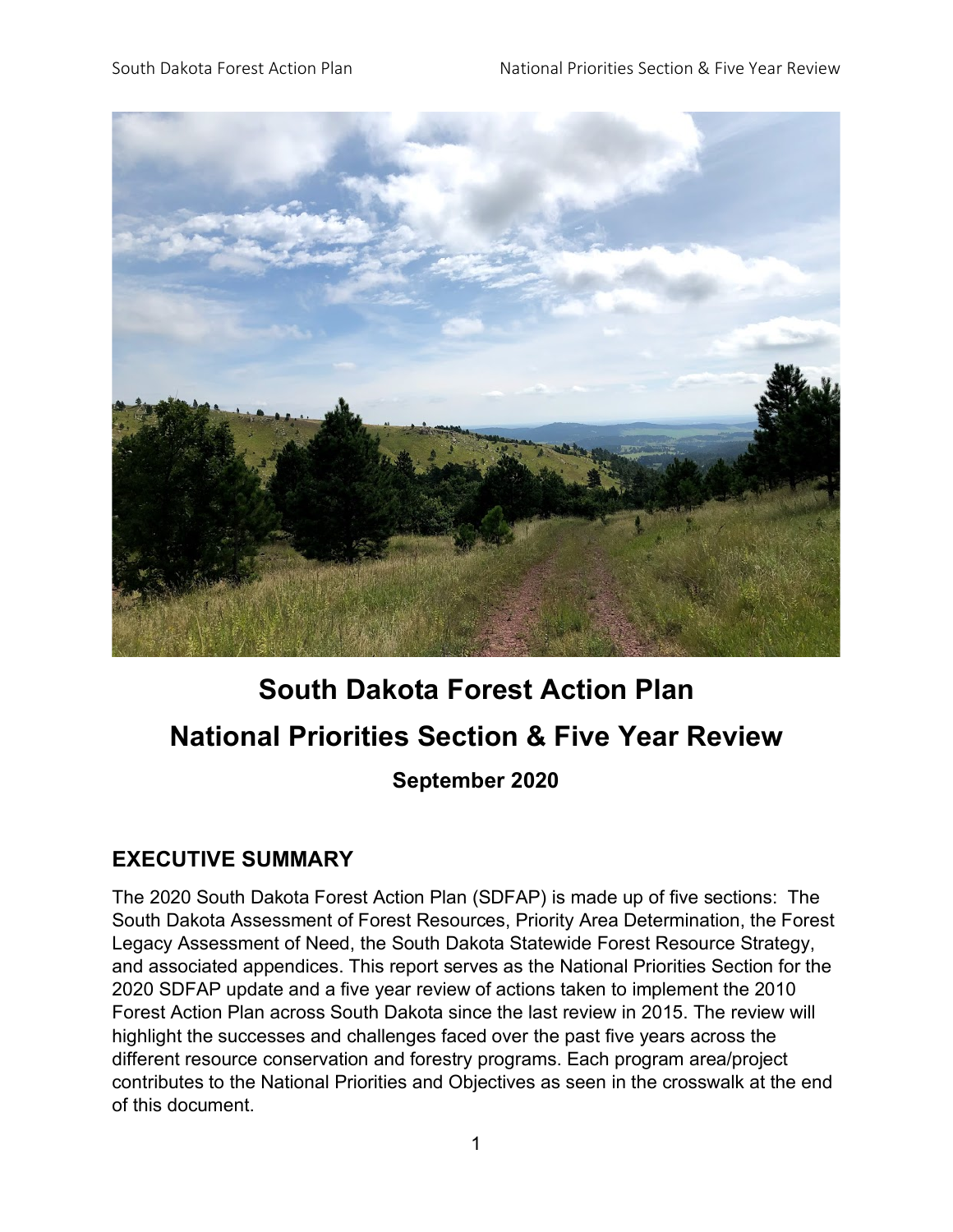## **Table of Contents**

| 1.0                                                                |  |
|--------------------------------------------------------------------|--|
|                                                                    |  |
|                                                                    |  |
|                                                                    |  |
|                                                                    |  |
|                                                                    |  |
|                                                                    |  |
|                                                                    |  |
|                                                                    |  |
| 1.2                                                                |  |
|                                                                    |  |
|                                                                    |  |
|                                                                    |  |
|                                                                    |  |
|                                                                    |  |
| 1.3.2                                                              |  |
| Collaborative Conservation Grant & Agreement (CCGA)  14<br>1.3.3   |  |
|                                                                    |  |
| 1.4                                                                |  |
| 1.5                                                                |  |
| 1.5.1                                                              |  |
| 1.5.2                                                              |  |
| 1.5.3                                                              |  |
| Environmental Education through Project Learning Tree  19<br>1.5.4 |  |
| 1.6                                                                |  |
|                                                                    |  |
| 1.7                                                                |  |
| 2.0                                                                |  |
|                                                                    |  |
|                                                                    |  |
|                                                                    |  |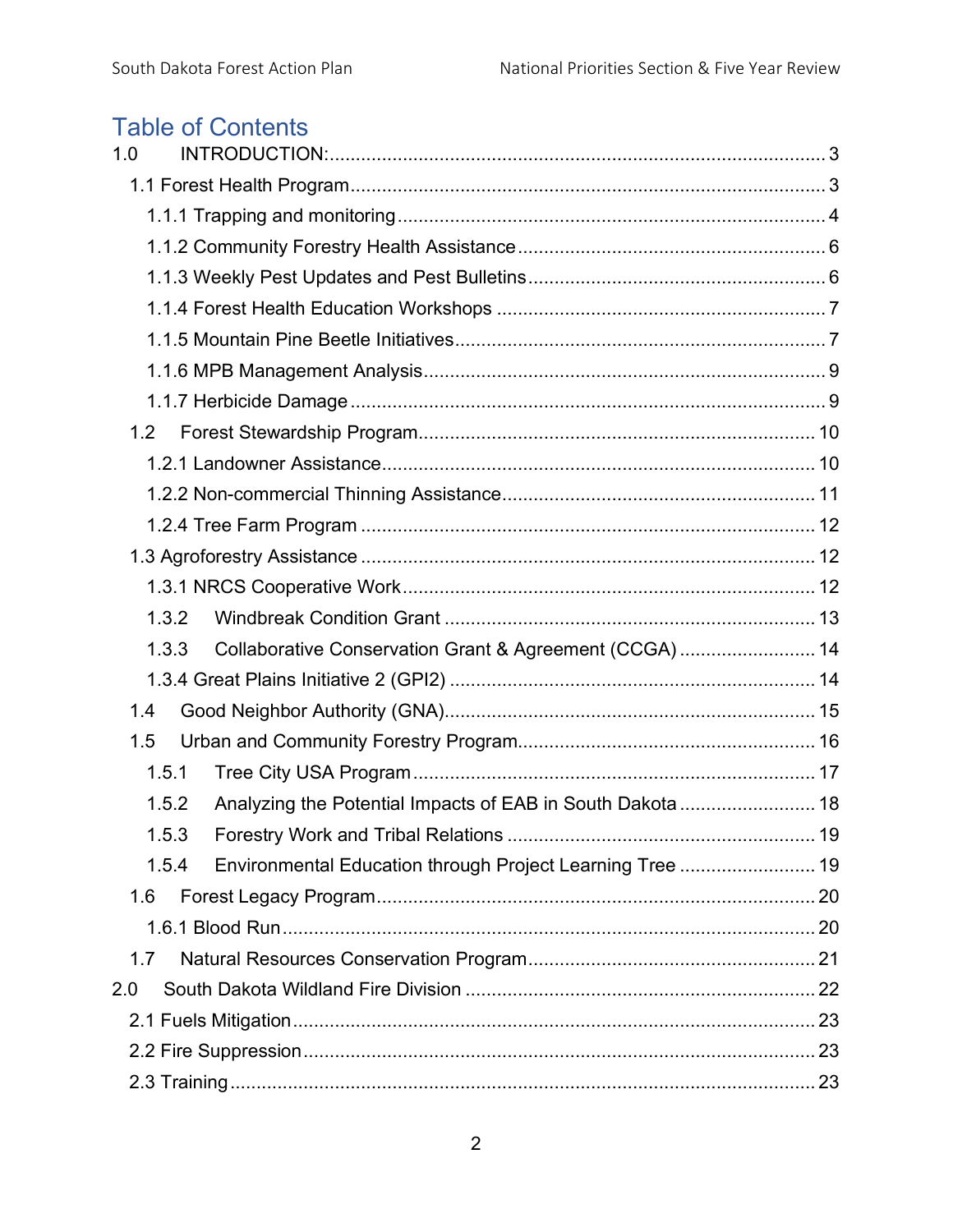| 5.1 USFS State & Private Forestry National Priorities and Objectives Crosswalk with |  |
|-------------------------------------------------------------------------------------|--|
|                                                                                     |  |

## <span id="page-2-0"></span>1.0 INTRODUCTION:

The South Dakota Forest Resource Strategy was created in June 2010 to provide a long-term, comprehensive, coordinated strategy for investing state, federal, and partner resources. The purpose of this strategy is to provide a comprehensive management plan for priority areas identified in the assessment. The resource strategy details threats, strategies, existing resources, needs, and partners. The threats and strategies described here were assembled with input from the South Dakota Forest Stewardship Coordinating Committee (FSCC), the South Dakota Community Forestry Advisory Council (SDCFAC), resource professionals and forest landowners. The input from the FSCC and the SDCFAC came from numerous meetings with the two groups, and during a face-to-face work session. Input from resource professionals and forest landowners was obtained through the questionnaire that is described in the South Dakota Statewide Assessment of Forest Resources (SAFR) (Hocking et al, 2010).

The United States Forest Service requires the State Forester conduct a review of the existing South Dakota Forest Resource Strategy every five years. In addition, the State Forester must develop a National Priorities Section describing actions and success stories contributing to each of the National Priorities.

South Dakota has completed a review of its Forest Resource Strategy. This document serves as the National Priorities section and the five year review of the plan.

## <span id="page-2-1"></span>1.1 Forest Health Program

South Dakota's forests consist of coniferous (75%), bottomland hardwood (3%), upland hardwood (20%), urban and community and windbreak/shelterbelt forests (2% combined). The coniferous forests, which are predominantly ponderosa pine, are primarily located in the Black Hills, but also extend into Harding County in the northeast part of the state, and east into Todd County in the south-central part of the state.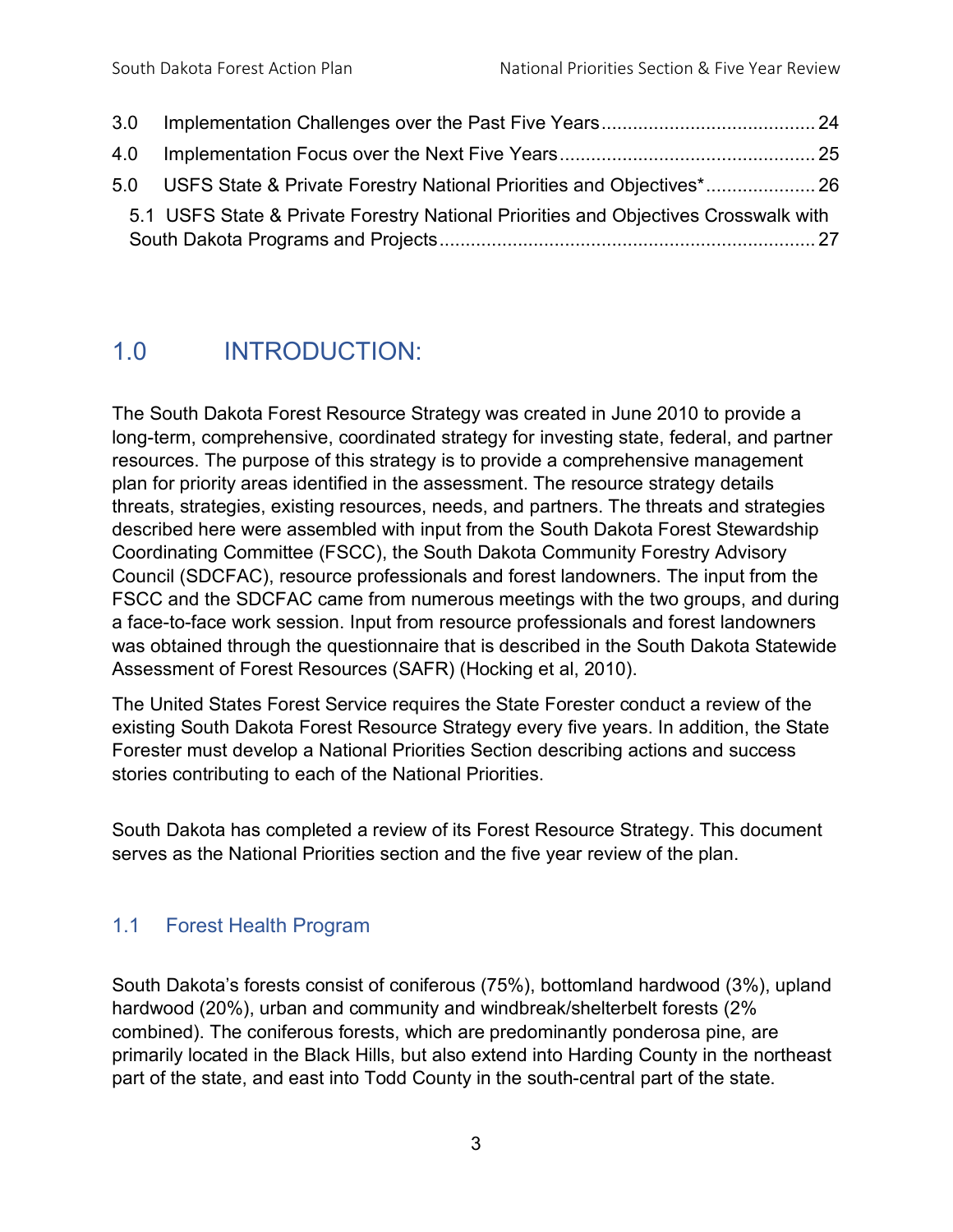The threats to South Dakota's forest resource continue to shift as the most recent mountain pine beetle (MPB) epidemic has ended and public focus has turned toward the emerald ash borer (EAB), an invasive insect that spread from other states to South Dakota and was identified here in 2018. The EAB infestation, and costs associated with treatment and/or removal of ash trees, will have a large impact on cities and towns throughout the state as many communities widely planted ash as street and park trees. Based on our most recent data from 85 communities inventoried, 32.8% of the urban canopy in South Dakota is made up of ash trees, while some communities have as much as 60% of their urban canopy comprised of green ash alone. Threats to other forest types in the state include declining natural regeneration of key species, exotic and invasive pest species (both currently present and looming), disease, and land-use changes.

The Forest Health program supports the South Dakota Forest Action Plan by utilizing eight strategies identified therein to address threats to forest health. The program also utilizes strategies to address threats of wildfire, weeds and invasive species, water quality degradation, and over mature and dying trees as identified in the Forest Action Plan. These strategies achieve the "Protect Forests from Harm" theme outlined by the State & Private Forestry (S&PF) National Priorities and Objectives. Examples of the strategies outlined in this document include, but are not limited to:

- Monitor forest insect and disease outbreaks.
- Provide forest management technical assistance to private forest landowners.
- Collaborate with other federal, state, and local agencies.
- Provide financial incentives to help private forest landowners implement healthy forest practices.
- Develop direct suppression and preventive management options to suppress forest insect and disease outbreaks.
- Suppress wildfire and reduce wildland fuel hazard threats.

### <span id="page-3-0"></span>1.1.1 Trapping and monitoring

From 2015-2019 the Division of Resource Conservation and Forestry (RCF) trapping and monitoring efforts included annual placement of sixty-six gypsy moth traps throughout the state at campgrounds, rest areas, and tourist destinations. Two single adult male gypsy moths have been captured in traps placed by RCF staff in 2017 and 2019 respectively and follow up from APHIS showed no signs of established populations.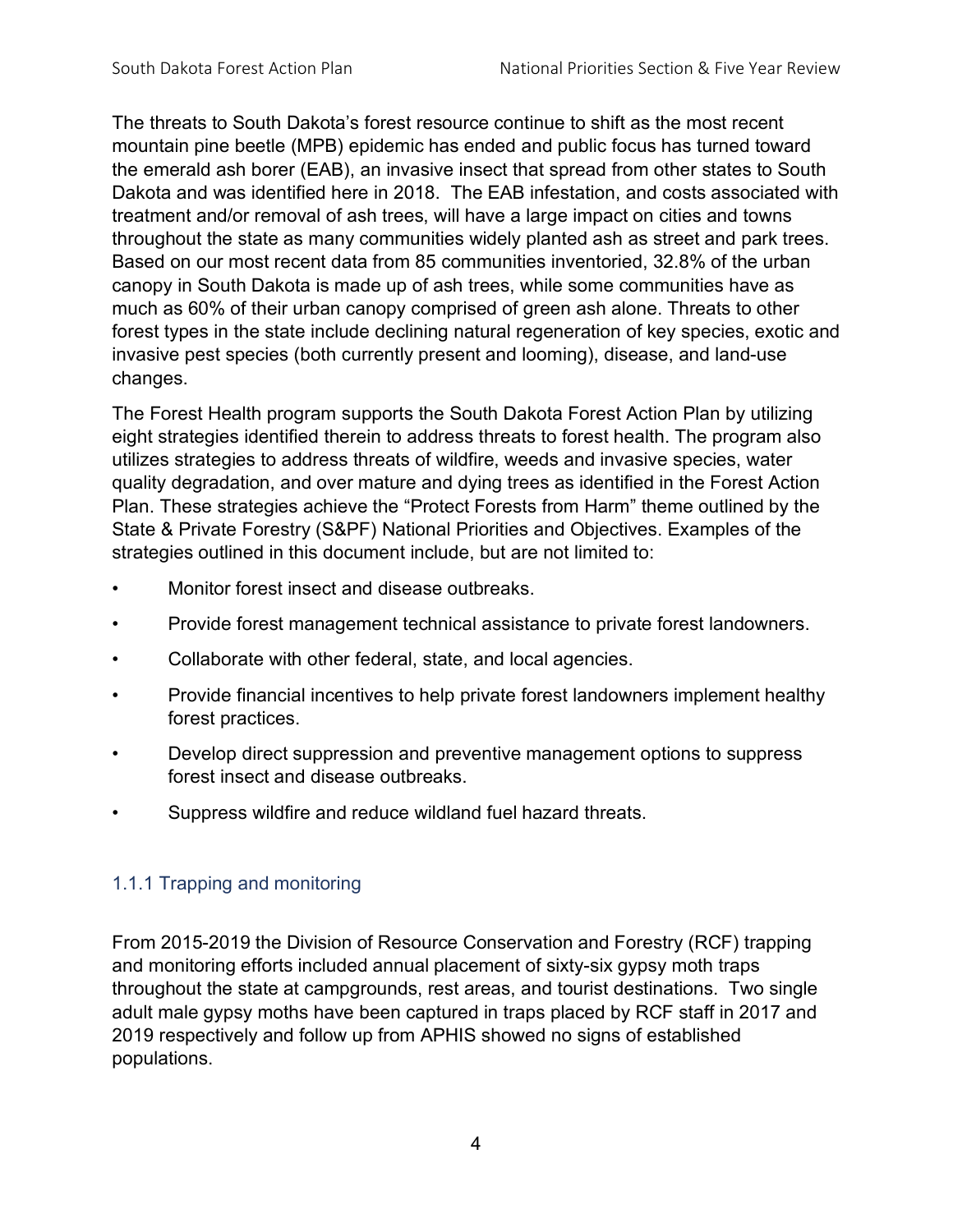Lindgren funnel traps continued to be placed annually at three large sawmills throughout the Black Hills to trap pine engraver beetle which can kill pine trees on surrounding properties when beetle populations are high. RCF had placed and monitored pine engraver beetle traps within Custer State Park for the past two years as well. Monitoring efforts within Custer State Park were focused inside the footprint of the Legion Lake Fire that occurred in December of 2017 where 53,000 acres burned, and tree stress and mortality was high. A total of 117 traps were used for trapping and monitoring pine engraver beetles in 2019.

With the detection of EAB in Sioux Falls in 2018, RCF has begun monitoring the population and spread of this invasive pest. A systematic grid of purple prism panel traps was established with eight traps placed per square mile where ash trees are accessible. Panel traps were installed at the end of May. These were checked weekly during the flight period. A total of 72 adults were captured in four traps during the summer of 2018. Panel traps were placed in similar locations, though different ash trees, in 2019. A total of 83 adult beetles were captured in 2019 and these were all collected from trees in the core area of the infestation.

There is a joint federal/state quarantine involving the SD Department of Agriculture and the USDA, Animal Plant Health Inspection Service, Plant Protection and Quarantine (APHIS-PPQ). It regulates all life stages of the exotic insect, emerald ash borer *(Agrilus planipennis)*. The quarantine also regulates the movement of ash materials including but not limited to ash nursery stock, ash logs, ash lumber, hardwood firewood (nonconiferous), ash chips/mulch, and wood packing material constructed of ash. The state quarantine area includes all of Minnehaha County, Lincoln County and Turner County.

In April 2020, a second population of EAB was identified in Canton, SD, roughly 25 miles from the original infestation in Sioux Falls. In July 2020 EAB was discovered in Worthing, SD about nine miles west of Canton. These newly identified infestations fall within the existing state quarantine area. Information on EAB, management options, and the status of the insect within South Dakota can be found on the regularly updated website https://emeraldashborerinsouthdakota.sd.gov/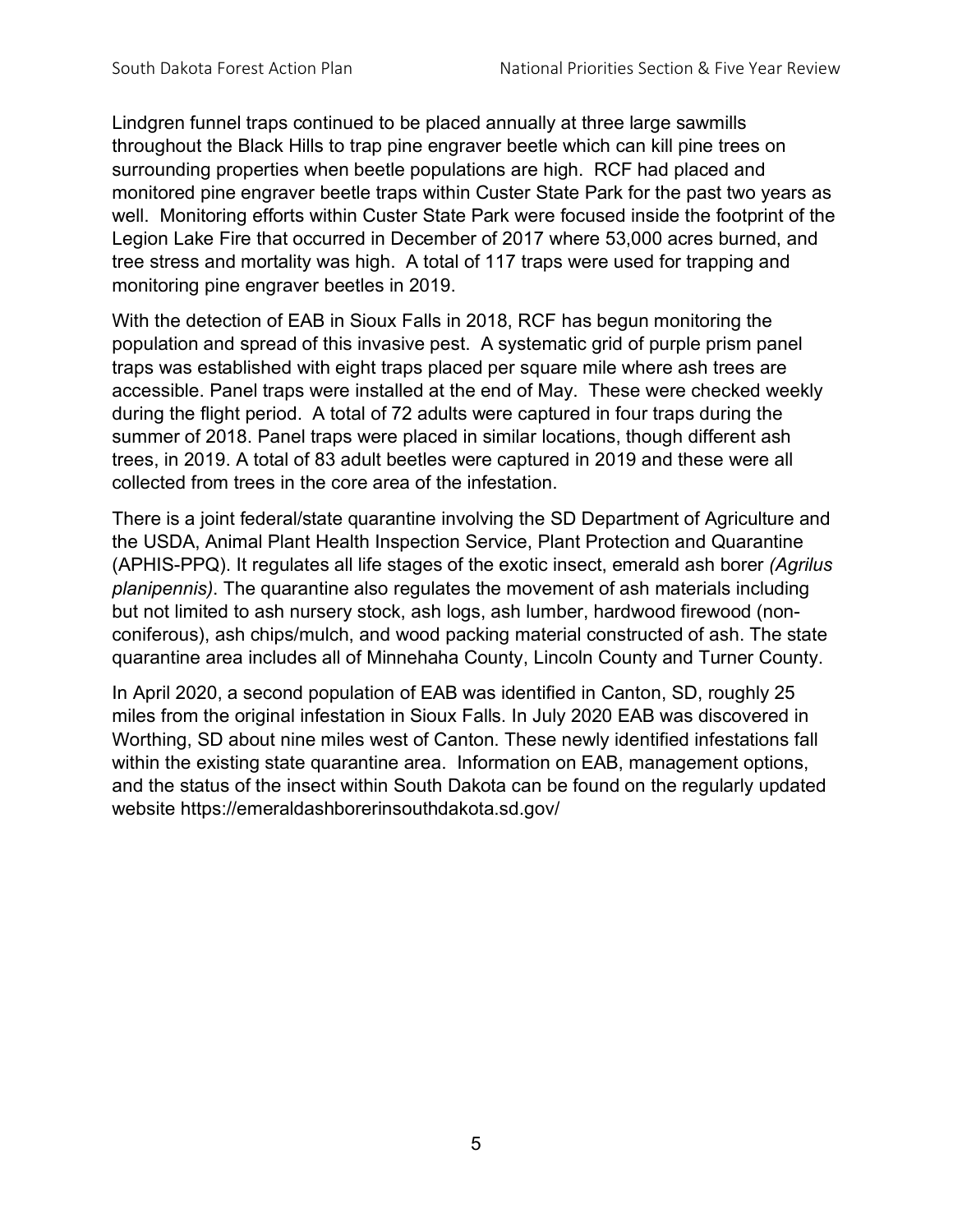

## <span id="page-5-0"></span>1.1.2 Community Forestry Health Assistance

RCF responded to an average of 1,067 technical assists per year during the last five years. See Figure 1 for data from 2015-19.

RCF completed seven community Dutch elm disease surveys between 2015-2019. Approximately 70 trees were identified as infected, marked for removal, and subsequently

removed.

RCF has compiled 85 community street tree inventories across the state. This data will provide information when planning for management of emerald ash borer. In Sioux Falls, where the EAB infestation was first reported, RCF began a street tree inventory with the assistance of Master Gardeners and GPS units provided by the Division. Approximately 250 infested trees were identified by initial delimiting survey by crews from the South Dakota Department of Agriculture in 2018. Another 53 trees have been identified in 2019 and survey work is on-going.

## <span id="page-5-1"></span>1.1.3 Weekly Pest Updates and Pest Bulletins





In conjunction with South Dakota State University (SDSU), Dr. John Ball creates pest updates for trees, shrubs, and landscape ornamentals which are posted on RCF's website. These updates are written and posted weekly during the growing season to highlight current plant development and insect and disease problems within the state. Landowners, individuals, and RCF field staff send pictures and samples to Dr. Ball to confirm field diagnoses, which keep the updates current regarding observations from around the state. The pest updates also include

pictures and samples sent in by private individuals via e-mail in a section called "E-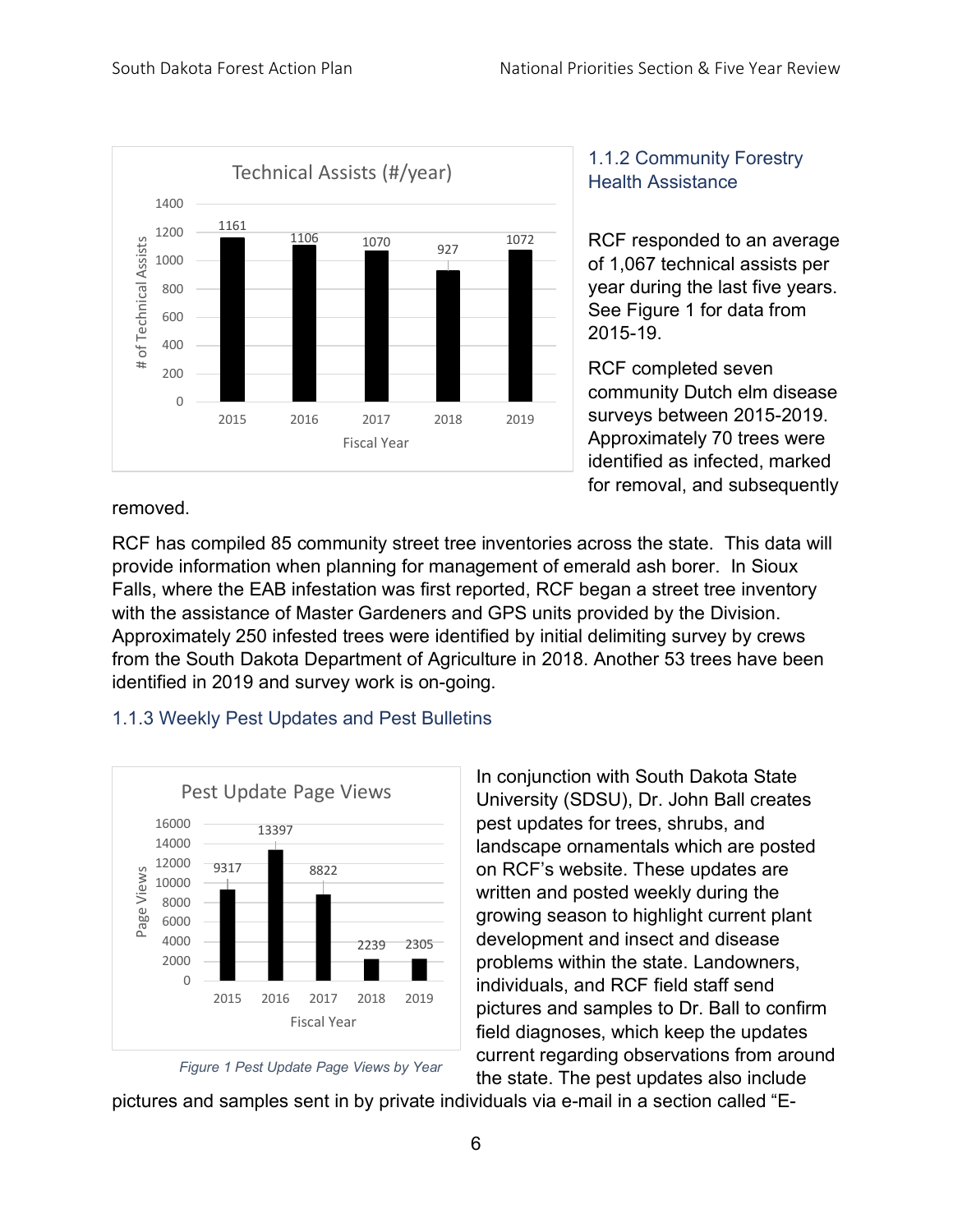samples." Timely topics are included to help landowners decide what management should occur at that time to mitigate the plant problems people are experiencing. Outside of the growing season, pest updates are published as needed; if weather events damage vegetation across a large area, care, maintenance, and removal methods may be discussed. A bulletin may be generated if a high number of requests are made for information of a specific problem.

The Pest Updates webpage has averaged 7,216 hits annually over the past five years. The link for this update is sent to 320 addresses. Some of these forward it on to agency address lists (such as Nebraska Forest Service). The distribution list addresses are mostly in SD, ND, MN, IA, NE, KS, CO, WY but have them as far as PA. These updates can be viewed at:<http://sdda.sd.gov/conservation-forestry/forest-health/tree-pest-alerts/>

### <span id="page-6-0"></span>1.1.4 Forest Health Education Workshops

RCF provided 16 EAB training workshops in 2019 with an average of 40 attendees per workshop and 27 other workshops on tree insect and disease identification, management, and education. RCF averaged 53 workshops per year for the last five years, workshop topics such as proper tree care and planting, exotic pests, first detector training, pesticide recertification, Project Learning Tree, Envirothon, and Smokey Bear and fire prevention were covered. RCF implemented a "Don't Move Firewood" poster campaign to reduce the potential for spread of pests into and around the state. Additionally, in 2020, RCF partnered with The Nature Conservancy to rent "Don't Move Firewood" billboards within our EAB quarantine area along I-90 and I-29 for traffic incoming from Minnesota and Iowa.

### <span id="page-6-1"></span>1.1.5 Mountain Pine Beetle Initiatives

One of the priority areas in the South Dakota Forest Action Plan is the South Dakota Black Hills. A serious threat to the ponderosa pine in the Black Hills is mountain pine beetle (MPB). Since 1996, the mountain pine beetle epidemic has dramatically affected the ponderosa pine forest of the Black Hills. MPB is a native insect and well adapted to the natural conditions of the region. The Black Hills experienced widespread epidemics in the 1890s, 1940s, 1970s, and from 1996-2016.

A partnership was formed in the Black Hills to battle the MPB epidemic. RCF, Black Hills National Forest, the Bureau of Land Management, Wyoming State Forestry, and Neiman Timber Company acquired and analyzed high resolution aerial imagery. The Mountain Pine Beetle Working Group (a partnership of industry, federal, state, & county agencies in the South Dakota & Wyoming Black Hills, & forest landowners) identified treatment priority areas on state and private lands each year based on aerial imagery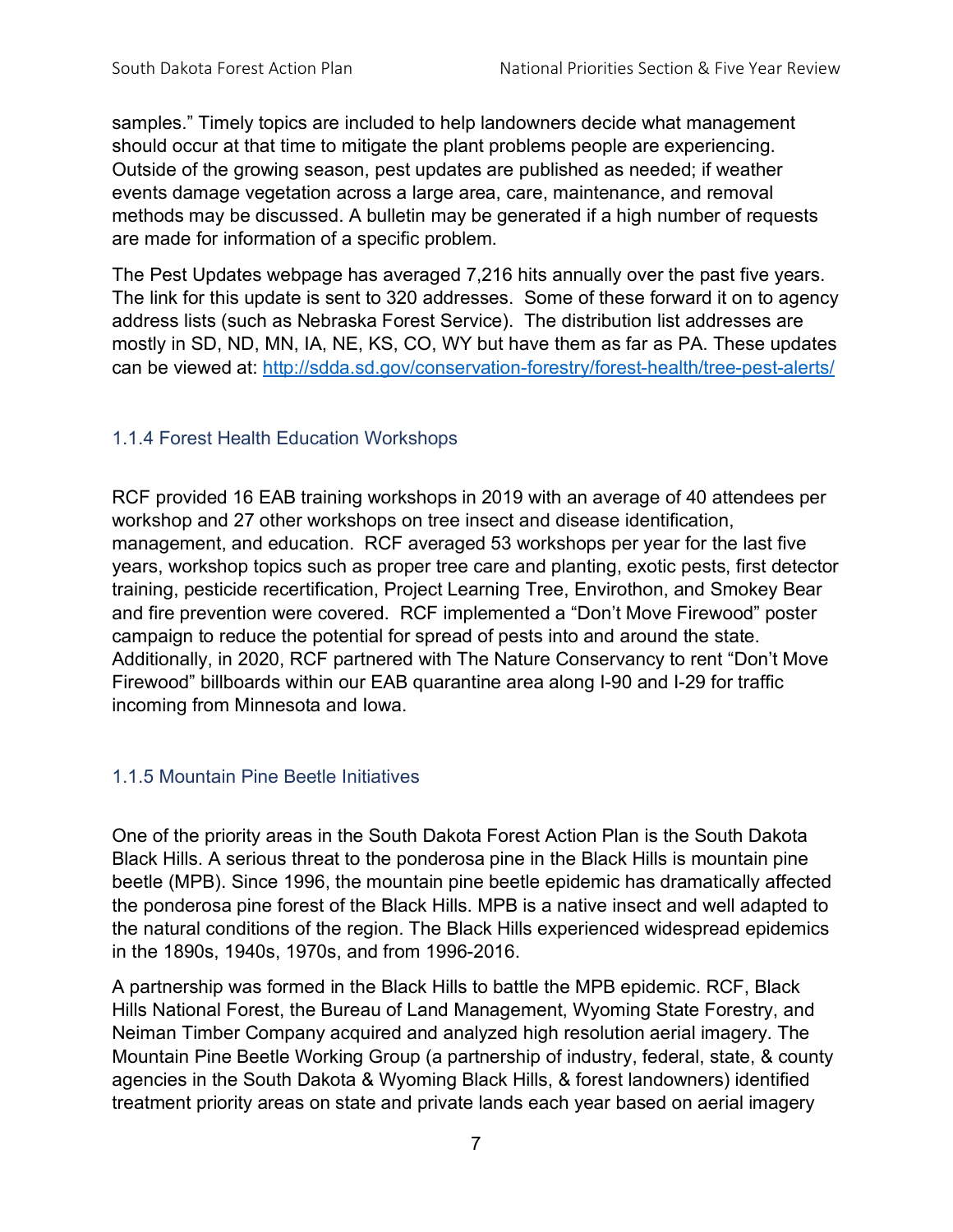and field observations. The South Dakota Association of Conservation Districts (SDACD) was contracted by RCF to provide the labor to mark the trees to be treated. The partnership also assisted in marking trees to be treated.

• South Dakota Governor Dennis Daugaard's 2012 Black Hills Initiative (BHI) assisted private landowners affected by the MPB epidemic through FY2017. Between FY2015 and FY2017, 71,454 private acres were surveyed, and 70,547 infested trees were marked. 1,844 landowners participated in the cost share program from 2015 to 2017.

Between FY2015 and FY2017, an all lands approach was adopted to suppress the MPB epidemic. Western Bark Beetle grants, and state appropriated funds were used in conjunction with a 2012 \$300,000 competitive grant from the US Forest Service State and Private Forestry program to mark and treat state and private lands whereas state appropriated and local funds were used to treat National Forests. RCF contracted with the SDACD to locate and mark infested trees on federal lands adjacent to state and private lands. In total, 14,629 acres were surveyed and 66,899 MPB infested trees marked from 2015-2017.

• Our efforts to mitigate the effects of Mountain Pine Beetle (MPB) in Custer State Park (CSP), including survey and marking for MPB, have been ongoing since 2005. Between 2015 and 2017, approximately 30,000 green infested trees were identified, with the majority being treated through salvage and cut and chunk efforts. The number of acres surveyed differed each year and ranged from 15,000 to 35,000 acres.

• From 2015-2017, 66 limber pines found in the Cathedral Spires area of Custer State Park were treated annually with anti-aggregate pheromones or preventative spray to protect them from mountain pine beetle attack. The limber pines are part of a rare, native, and endemic population known to remain in the Black Hills of South Dakota. They have received National Natural Landmark status from the National Park Service and are of special importance to Custer State Park.

• Other MPB suppression activities in the park include lethal baiting, which is baiting pesticide sprayed trees, baiting and girdling trees, and other chemical pheromone studies to reduce potential for MPB infestation. Custer State Park was proactive in preventative spraying of legacy trees through FY2018.

Our records indicate most properties that participated in the survey and marking program for more than one year saw decreasing numbers of infested trees in subsequent years.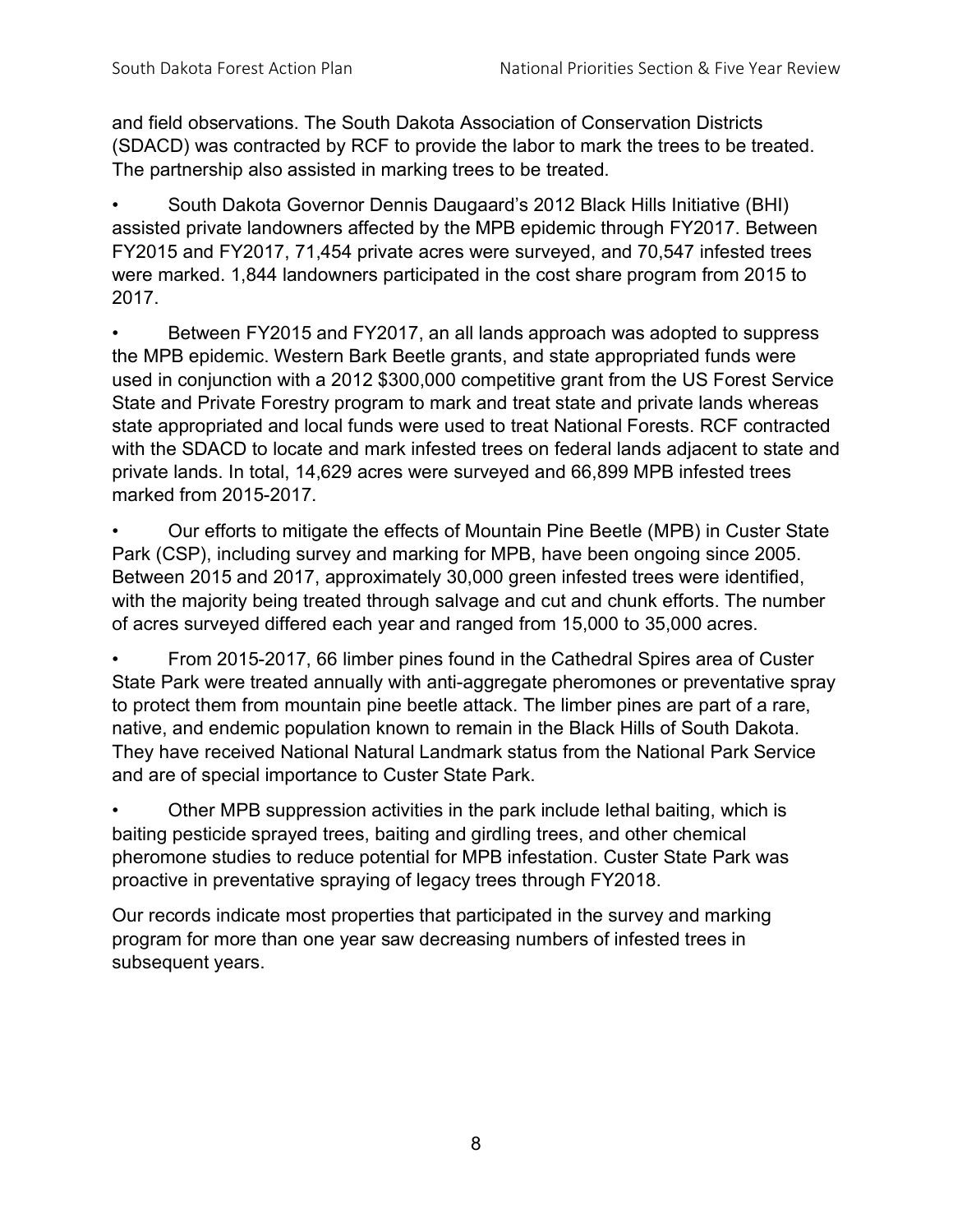### <span id="page-8-0"></span>1.1.6 MPB Management Analysis

The recent mountain pine beetle epidemic in the Black Hills and West has generated debate as to the effectiveness of management in reducing tree mortality. A unique opportunity has surfaced in South Dakota where a wilderness area is adjacent to a state park where various management techniques were used. The objective of this study is to quantify the effectiveness of various treatments in slowing tree mortality based on 1) stand density, 2) soil quality, and 3) tree growth rates. The data has not been fully analyzed yet, however no correlation has been found between tree mortality and soil quality, average diameter, or tree growth rates.

Future analysis will be focused on infestation timing for each plot as this could explain why larger diameter trees survived the epidemic. A chi-square analysis will be made showing the effects of various treatments, i.e. thinning, sanitation, have on slowing tree mortality, along with a Tukey-Kramer post hoc analysis.

## <span id="page-8-1"></span>1.1.7 Herbicide Damage

Due to the increased use of dicamba and 2,4-D resistant crops there is a need for better information on how to identify and determine the impact of low-levels or repeated applications of these herbicides on trees. In 2018 and 2019 samples were collected from windbreaks or rural communities in five states (Illinois, Indiana, Missouri, Nebraska, and South Dakota). Samples came from numerous coniferous and deciduous tree species showing apparent symptoms of herbicide damage. The most common species received was bur oak (*Quercus macrocarpa*).Nearly all of the samples received tested positive for both dicamba and 2-4D in concentration levels that can cause herbicide damage symptoms in trees.

In addition to collected samples in 2020, the metabolization rate for six common tree species will be analyzed, three with preformed growth (red oak, white oak, and white spruce), and three with sustained growth (hackberry, honeylocust, and Siberian elm). Ten trees of each species will be exposed to drift of a known concentration of 2,4-D and dicamba and tissue collected at 1, 2, 3, 4, 6, and 8 weeks following the application. Weather data, precipitation and temperature, will also be collected during this period as well as the appearance and progression of symptoms and shoot extension. The applications will be made at leaf expansion and then repeated on an additional 10 trees at mid-season.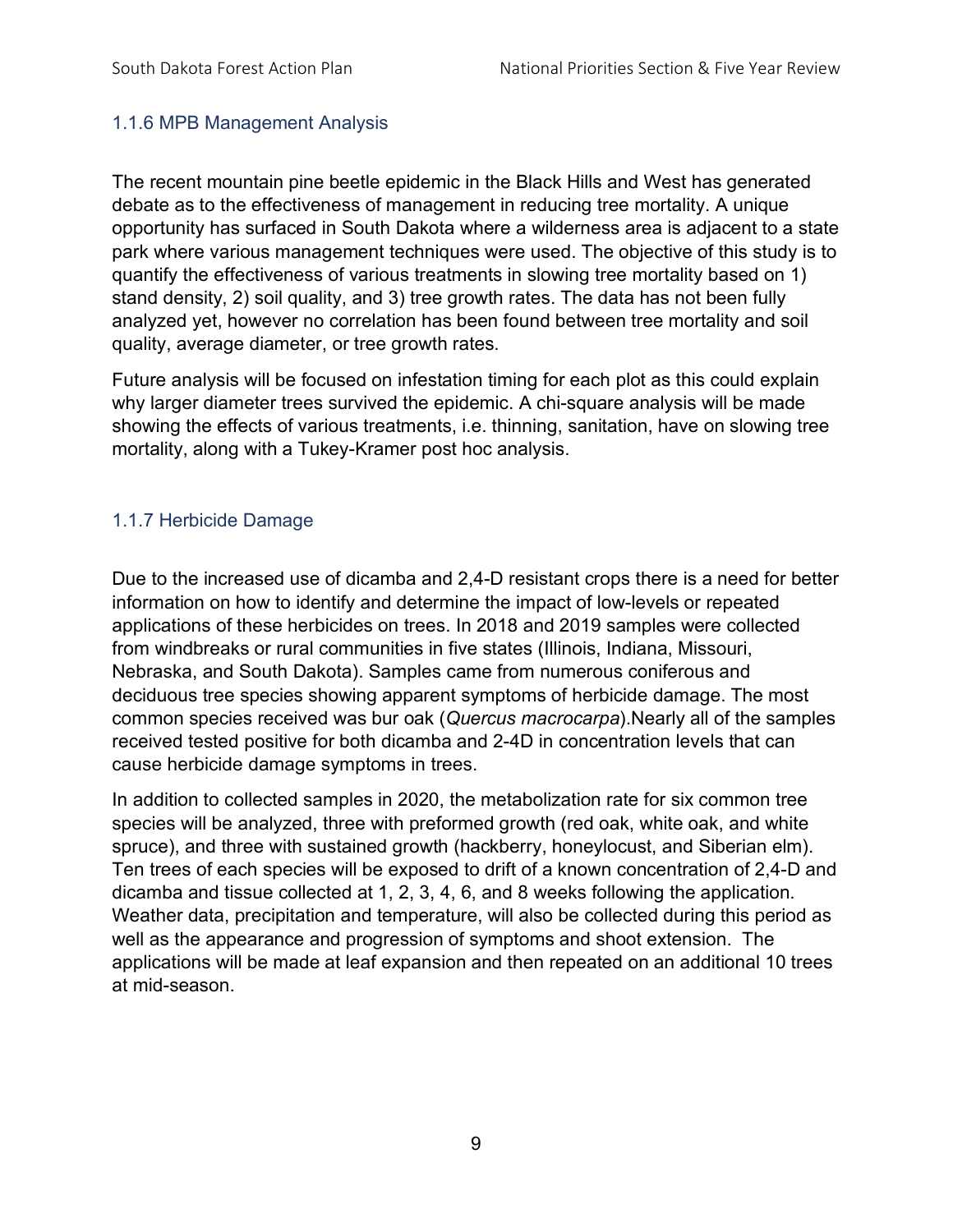## <span id="page-9-0"></span>1.2 Forest Stewardship Program

Established through the 1990 Farm Bill, the Forest Stewardship Program (FSP) encourages private forest landowners to manage their lands using professionally prepared forest stewardship plans. In addition to forest stewardship plan preparation, FSP is an important source of funding for forest management technical assistance provided by RCF.

The Forest Stewardship Program supports the South Dakota Forest Action Plan by utilizing 37 strategies to address all three national themes (Conserve Rural Forests; Protect Forests from Harm; Enhance Public Benefits from Trees and Forests) outlined by the State & Private Forestry (S&PF) National Priorities and Objectives. The program utilizes strategies to address all 14 threats identified in the Forest Action Plan. Examples of the strategies outlined in this document include, but are not limited to:

- Maintain forest land in agricultural classification
- Provide forest management technical assistance
- Educate landowners
- Prepare and implement Forest Stewardship Plans
- Promote use of woody biomass
- Work with other agencies to discourage forest fragmentation
- Provide financial incentives to implement management
- Promote species diversity
- Riparian forest management and enhancement
- Develop and monitor BMP's
- Coordinate with NRCS
- Promote windbreak renovation

### <span id="page-9-1"></span>1.2.1 Landowner Assistance

From 2015 to 2019, RCF rural foresters provided 1,109 private landowners with technical assistance with forest stewardship plans, timber management information, and general forestry help. The foresters provided 689 landowners with prairie forestry assistance.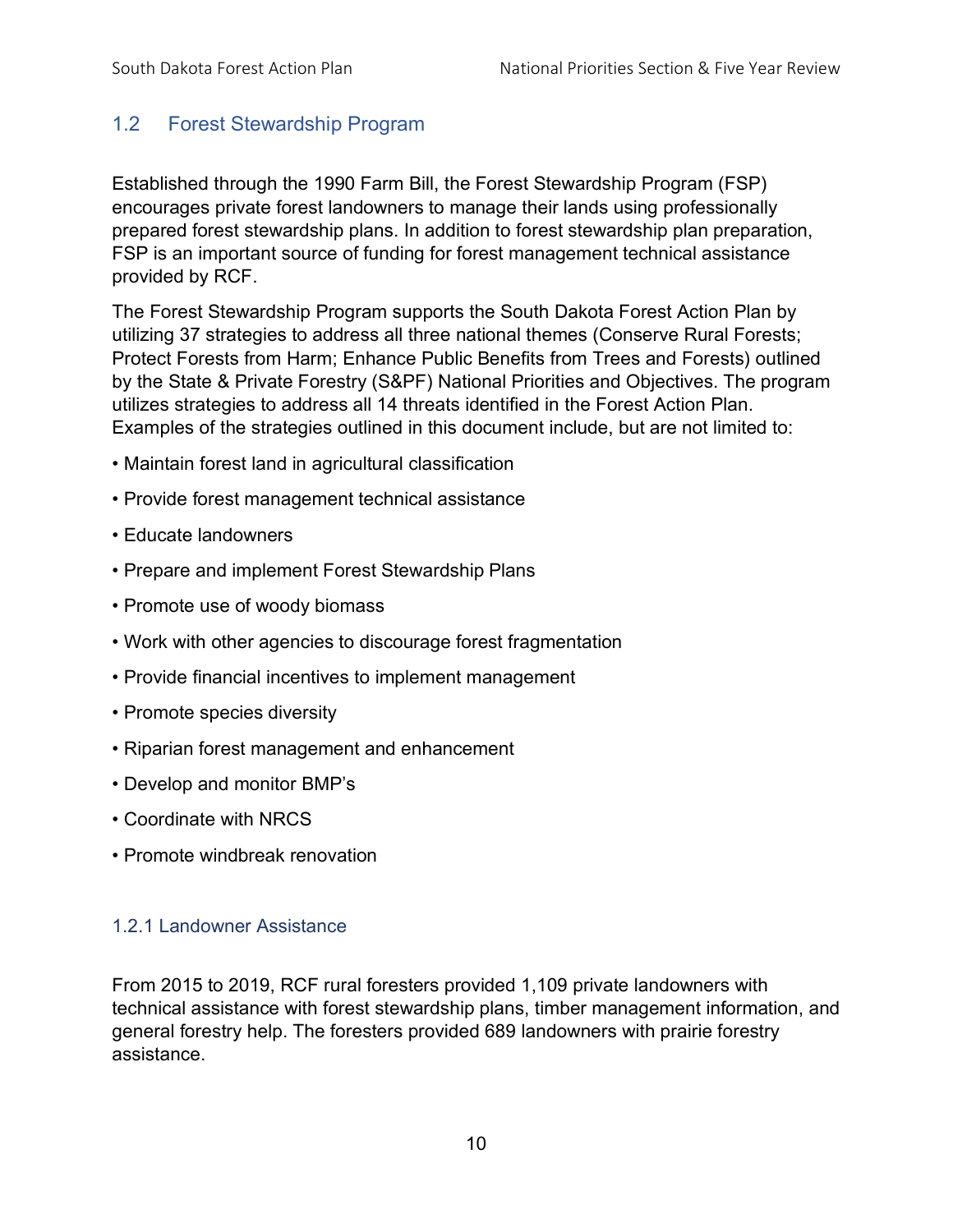In the five year period of 2015 to 2019, RCF foresters wrote or approved 101 new or updated forest stewardship plans covering 36,133 acres. The total acreage in the state covered by a forest stewardship plan is 47,880 acres.

## <span id="page-10-0"></span>1.2.2 Non-commercial Thinning Assistance

RCF rural foresters provided technical assistance for two programs that help private forest landowners thin their non-commercial forest lands. Technical assistance provided through FSP serves as a gateway directing private forest landowners to state and federal programs and leveraging cost-share funds that help landowners treat acres. The USDA Natural Resources Conservation Service's (NRCS) Environmental Quality Incentives Program (EQIP) and the SD Conservation Commission's Coordinated Natural Resources Conservation Grant Fund (CNRCGF) grant program provided funds to private forest landowners for timber stand improvement projects. The NRCS provided funds to RCF that are matched by state funds to administer the EQIP forestry practices. Technical assistance for the CNRCGF thinning grants and projects that receive no cost share is funded by the FSP and state matching funds (Table 1).

Accomplishments for 2015 through 2019 include: 96 EQIP Practices (Thinning, Brush Management, Meadow Enhancement) covering 1,727 acres; assistance to 22 landowners on Conservation Commission Grant forestry projects covering 336 acres; 10 projects completed without cost share covering 264 acres. Dollar values of this assistance is shown below (Table 1).

| <b>NRCS Tech Assistance (3 years)</b> |  |            |  |  |  |  |  |  |  |
|---------------------------------------|--|------------|--|--|--|--|--|--|--|
| <b>EQIP &amp; CSP</b>                 |  | 35,935.00  |  |  |  |  |  |  |  |
| Agroforestry                          |  | 16,206.00  |  |  |  |  |  |  |  |
| Total                                 |  | 52,141.00  |  |  |  |  |  |  |  |
|                                       |  |            |  |  |  |  |  |  |  |
| <b>NRCS Cost Share EQIP&amp;CSP</b>   |  |            |  |  |  |  |  |  |  |
| (Approx.)                             |  | 433,000.00 |  |  |  |  |  |  |  |

| <b>Coordinated Natural Resources Conservation Grant Fund for</b><br><b>Forestry Practices (5 years)</b> |  |            |  |  |  |  |  |  |  |
|---------------------------------------------------------------------------------------------------------|--|------------|--|--|--|--|--|--|--|
| <b>Commission Funds</b>                                                                                 |  | 112,114.00 |  |  |  |  |  |  |  |
| <b>Matching Funds</b>                                                                                   |  | 172,884.00 |  |  |  |  |  |  |  |

*Table 1 - Dollar amount for the technical assistance leveraged by FSP and state match and provided to landowners through the NRCS, and Conservation Commission grant funds used for forestry practices.*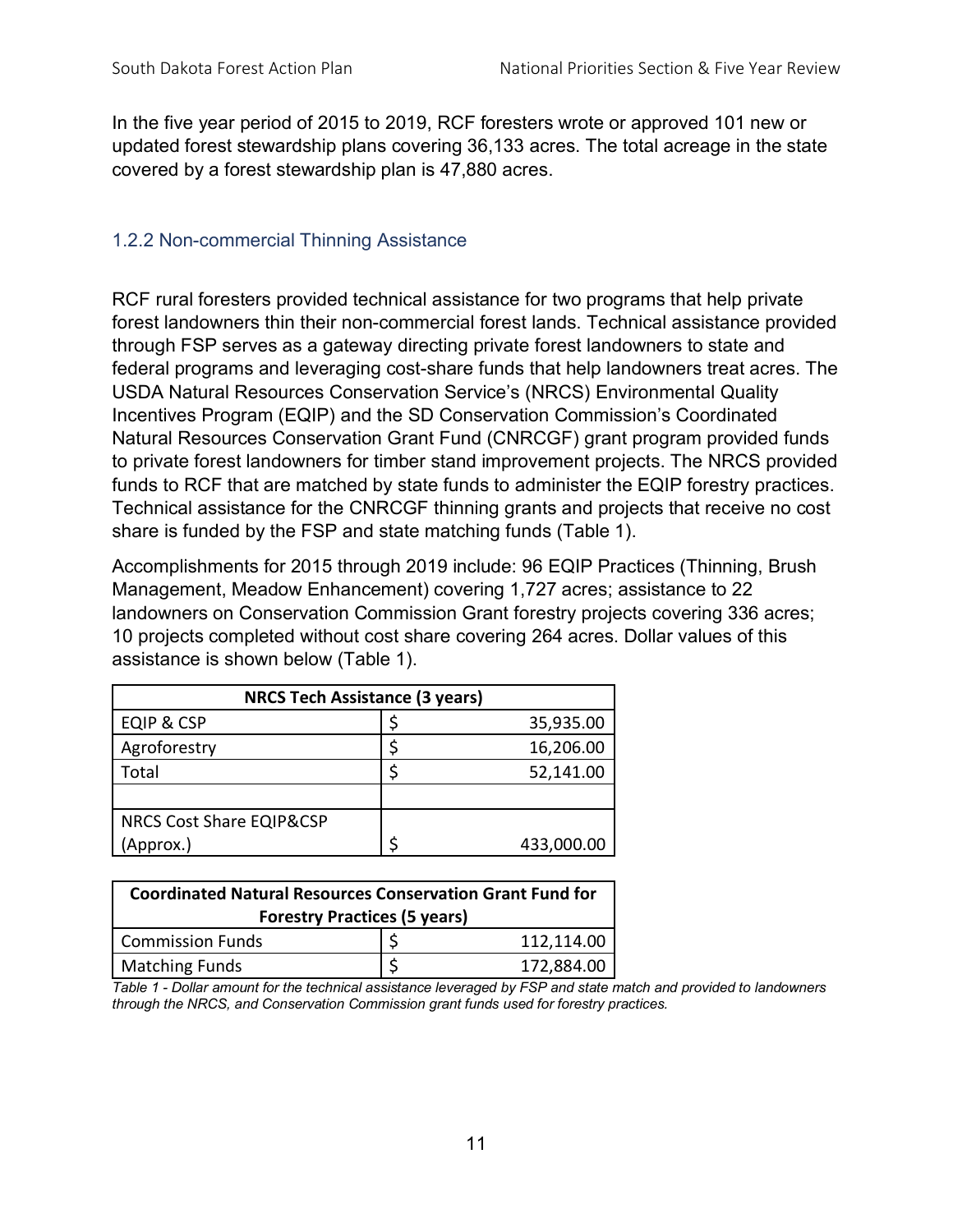### <span id="page-11-0"></span>1.2.4 Tree Farm Program

The American Tree Farm System is a recognition and forest certification program for private landowners. Landowners must own at least 10 contiguous acres of forest land to be eligible for the program. The Tree Farm Program complements the Forest Stewardship Program by encouraging private forest landowners to manage their forest lands. The Tree Farm Program in South Dakota is the main effort of the South Dakota Family Forests Association (SDFFA). RCF supports the Tree Farm Program in South Dakota by providing leadership to SDFFA, helping SDFFA administer the program, helping teach and certify inspecting foresters, and by certifying and inspecting Tree Farms. All RCF rural foresters are certified to inspect and certify Tree Farms, and State Forester Greg Josten serves on the SDFFA board of directors.

The tree farm program in South Dakota underwent significant changes in the 2015- 2019. In 2015, SDFFA voted to continue as a certification program and in 2019 became a fee-based membership program. There are currently 125 certified tree farms in the state covering 21,343 acres. From 2015-2019, RCF foresters certified 58 tree farms totaling 11,508 acres.

In 2007, SDFFA established a program to help landowners hire consultant foresters to prepare forest stewardship plans for their property and become certified Tree Farms. Funds were provided by Neiman Timber Co. RCF provided \$13,000 to support this effort. RCF has continued to support this program with multiple grants of \$10,000. The program has helped 54 landowners obtain Forest Stewardship Plans for their properties encompassing 10,426 acres of certified Tree Farms.

## <span id="page-11-1"></span>1.3 Agroforestry Assistance

Assistance and planning by RCF rural foresters resulted in the planting of 12,706 new trees and shrubs covering 40.22 acres of land. Foresters reviewed and approved 639 tree plans for funding under the CNRCFG from 2015-2019. Tree plantings support the State Forest Action Plan strategies of expanding species diversity and providing a younger age class of trees to offset over mature and dying trees that are rendering windbreaks ineffective.

### <span id="page-11-2"></span>1.3.1 NRCS Cooperative Work

RCF entered into the current contribution agreement with the NRCS in 2013 to provide services for landowners interested in using EQIP for management on their property. RCF contributes 50% of the cost of technical assistance. The services provided were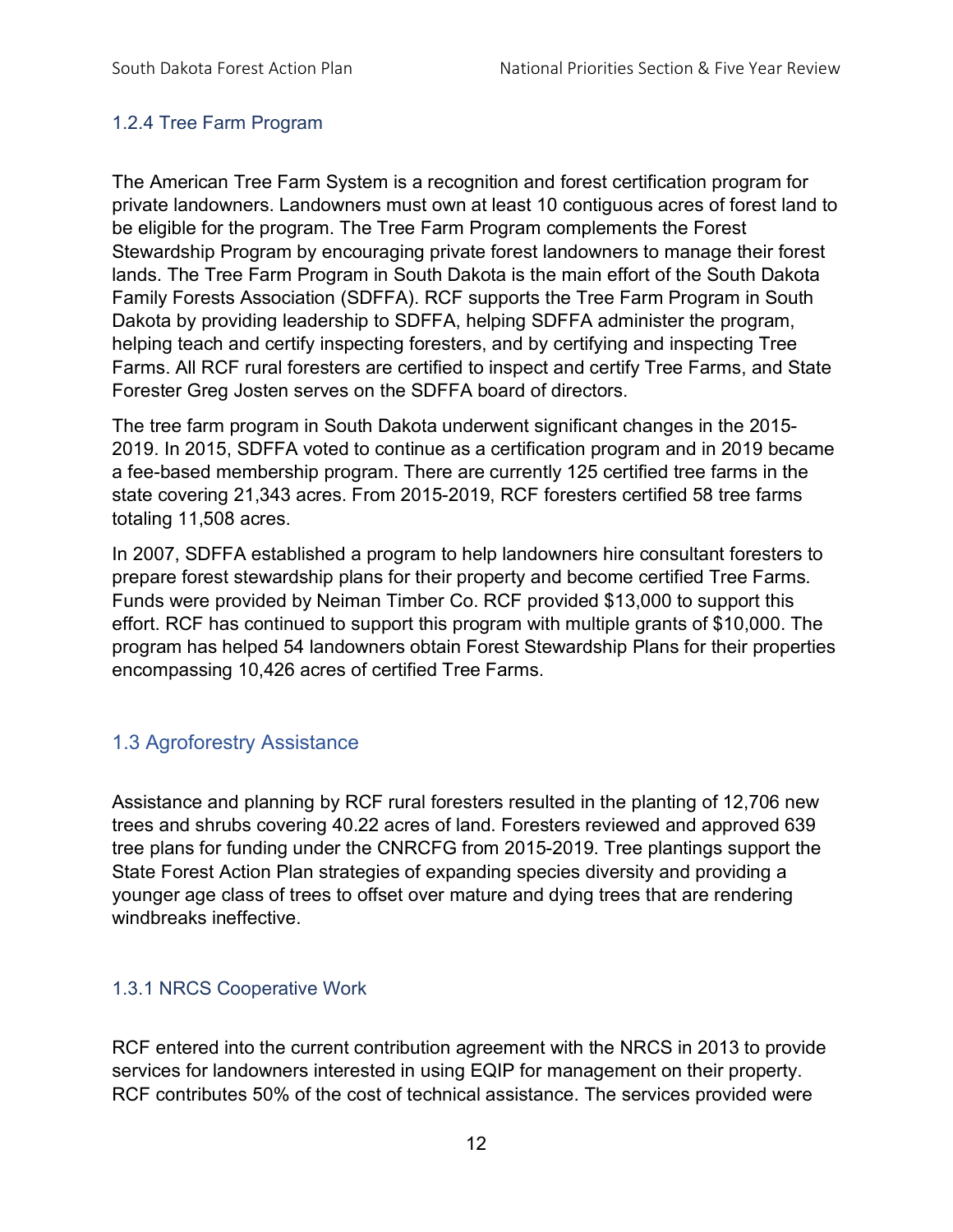needs assessment, design, practice layout, development of practice plan, and certification of completion. The practices to be implemented included forest stand improvement, firebreak, forest slash treatment, and brush management.

RCF entered into a contribution agreement with the NRCS in 2013 to provide agroforestry services that include training of forestry and windbreak practices, technical assistance, and document reviews. RCF contributes 25% of the costs for these services. From 2015-19, RCF provided six training workshops for NRCS personnel with 208 participants.

## <span id="page-12-0"></span>1.3.2 Windbreak Condition Grant

According to the 1992 US Geological Survey, America's Northern Plains, Overview and Assessment of Natural Resources, there are about 12 million acres of cropland in South Dakota and about 4 million acres are considered highly erodible by USDA. Research supports that windbreaks can have a significant impact in reducing wind erosion, increasing crop yields, conserving energy, and increasing economic benefits of livestock operations.

The Windbreak Condition Project is a result of a 2014 \$150,000 US Forest Service (USFS) Competitive Grant (now Landscape Scale Restoration Grants) award to assess the condition of windbreaks in high priority areas in eight counties in South Dakota. The project utilized Geographic Information System (GIS) and remote sensing techniques and field survey methods to identify windbreak locations and assess the primary function and condition of the windbreaks in an eight county area of South Dakota: Aurora, Davison, Douglas, Hanson, Hutchinson, Jerauld, Sanborn, and Yankton counties. Sites that are small blocks of trees within maintained lawns, naturally forested riparian areas, ditch/road banks and fence lines were excluded from this project.

There were two phases to the Windbreak Condition Project: Phase one was a cooperative project with Kansas Forest Service (KFS) and Phase two was done solely by RCF staff. Both phases included field inventory but only field data was used to assign condition in Phase two.

In Phase one, a total of 16,535 individual windbreaks were identified using the windbreak intercept tool developed by USFS Northern Research Station and the total acres of windbreaks were calculated at 42,512. In 2016, the ground truthing was completed for each of the eight counties. There was a total of 231 windbreaks measured, 10,694 trees and 3,227 shrubs logged between the eight counties. The field data collected in Phase one indicates that 49% of the windbreaks in this project area were in poor condition. The aerial photo analysis indicated that 45% of windbreaks were in poor condition. Aerial photo analysis also classified 16% more windbreaks as fair and 13% more as good when compared to field data collection.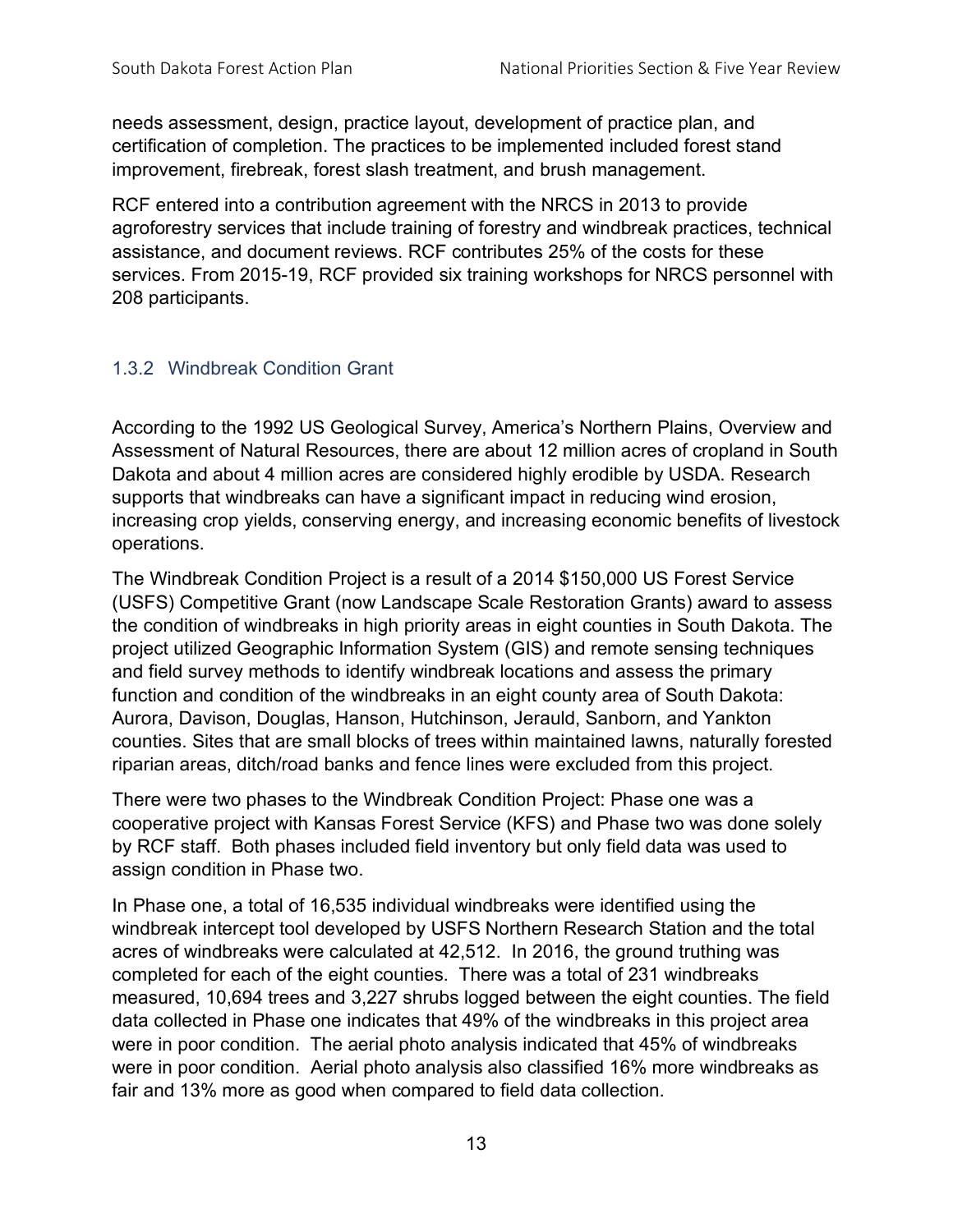In Phase two, the number of individual windbreaks was not totaled since the windbreak intercept tool was not available for use. In 2018 field measurements were completed on 225 windbreaks. A total of 7,447 tree and 1,687 shrubs recorded in the eight counties. The field data collected for Phase two indicates that 74% of the windbreaks in this project area were in poor and fair condition. This represents the same percentage that was in Phase one field checks.

With the data collected in the Windbreak Condition project RCF was able to obtain a Conservation Collaboration Grants or Agreements (CCGA) grant from the NRCS to hire a forester to broaden technical assistance and implement an education and outreach campaign to increase participation in renovating windbreaks in the eight county area of Phase one.

## <span id="page-13-0"></span>1.3.3 Collaborative Conservation Grant & Agreement (CCGA)

RCF received a \$215,583 Collaborative Conservation Grant and Agreement (CCGA) grant from NRCS in FY2019. The CCGA funds are used to employ a new service forester for three years to work on windbreak renovations in the eight-county area analyzed during the Windbreak Condition Project (Sanborn, Jerauld, Aurora, Davison, Hanson, Hutchinson, Douglas, and Yankton). The Windbreak Condition Project completed in 2016 showed that the majority of windbreaks in this eight-county area were in fair to poor condition.

As part of this project, RCF will recruit landowners within the eight-county area to sign up for windbreak renovation through EQIP. RCF will also provide all necessary technical assistance to the landowners and prepare the windbreak renovation plans.

### <span id="page-13-1"></span>1.3.4 Great Plains Initiative 2 (GPI2)

In 2018, the Great Plains initiative (GPI2) started with a two phase plan to evaluate windbreaks within four midwestern states. The first phase uses remote sensing and geographic information systems (GIS), combined with on-the-ground evaluations to assess the extent and condition of windbreaks across Kansas, Nebraska, South Dakota, and North Dakota. This process, referred to as Trees Outside of Forests Image Inventory (TOFii), was developed by the US Forest Service Research Forest Inventory and Analysis Program. It involves the states digitizing TOF on 2014 National Agriculture Imagery Program (NAIP) imagery, and Forest Service personnel analyzing polygons to differentiate linear shapes (windbreaks) from irregular shapes (riparian buffers). As of September 2020, all 66 counties have been digitized. Phase two will use remote sensing and GIS, combined with on-the-ground evaluations, assess the extent and condition of riparian buffers across the four states. In 2018, the ground evaluations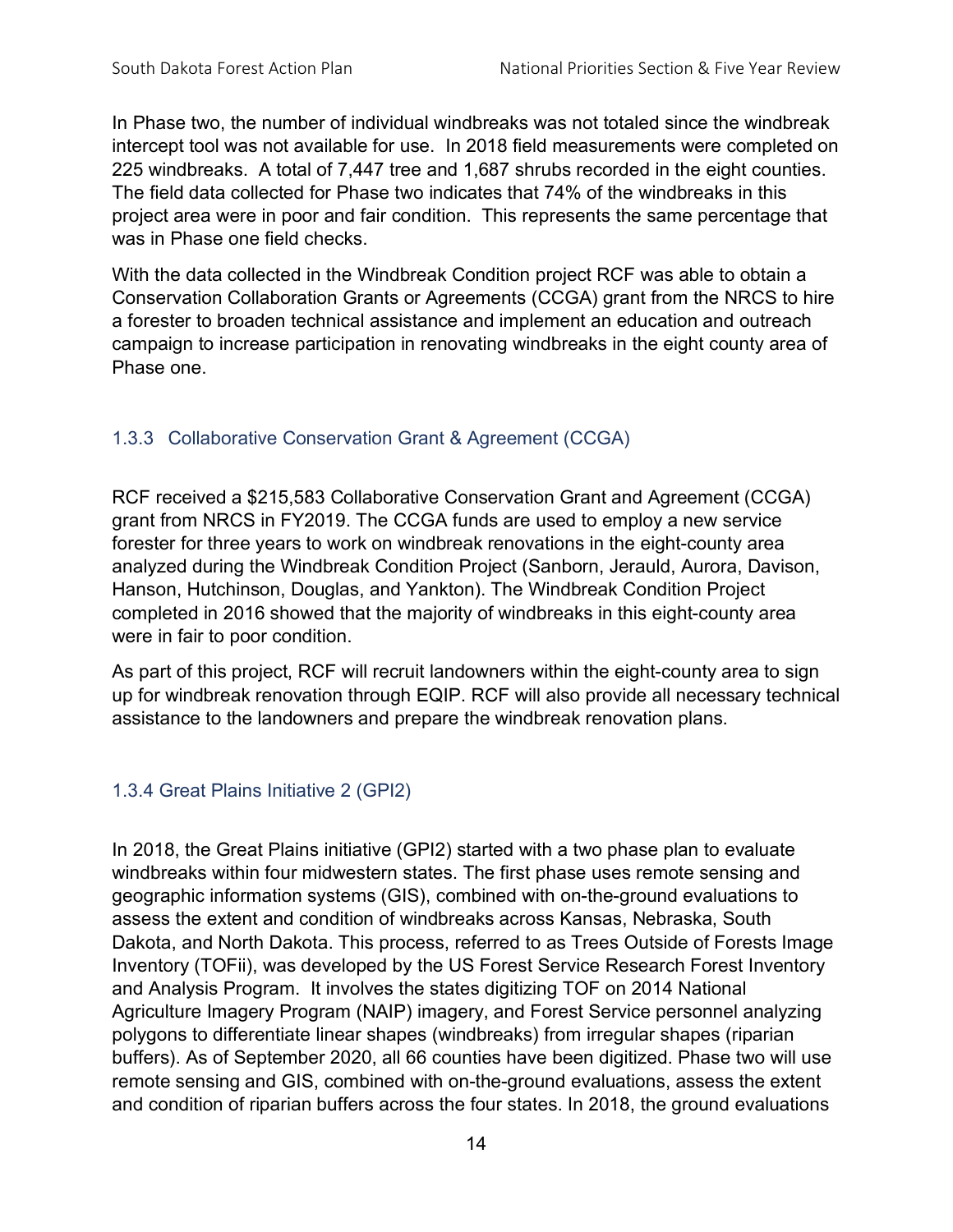for Phase one started in each county in South Dakota except those included in the Windbreak Condition Project. Ten windbreaks were evaluated in each county from the roadside and one windbreak received an in-depth measurement. In-depth measurements included tree species, height, diameter, condition of the windbreak, and windbreak porosity. The ground evaluations for each county in South Dakota were completed in FY2019.

## <span id="page-14-0"></span>1.4 Good Neighbor Authority (GNA)

RCF entered into a GNA Master Agreement with Regions 1 and 2 of the USDA Forest Service to provide forestry assistance on national forest lands within South Dakota. In 2019 a supplemental project agreement was finalized to begin work on the Black Hills National Forest. A Joint Powers Agreement (JPA) was entered between RCF and the Pennington Conservation District to hire a crew to complete duties related to timber sale preparation across the three ranger districts in the Black Hills.

The GNA Crew began working in the Black Hills National Forest in September 2019. They have been completing timber sale preparation duties for the Hell Canyon and Mystic Ranger Districts. The following is a breakdown of the work completed by the GNA crew as of December 31, 2019:

- 26 cutting units on the Blacktail Timber Sale in Hell Canyon RD
	- o Total 1,580 acres laid out
	- o 570 acres included interior leave-tree marking
	- o Four distinct harvest prescriptions
		- **Commercial Thin (6 units totaling 214 acres)**
		- **Group Shelterwood (7 units totaling 452 acres)**
		- Overstory Removal (8 units totaling 494 acres)
		- Pine Encroachment (5 Units totaling 420 acres)
- Nine cutting units completed on Oreville Timber Sale in Mystic RD
	- o Total 158 acres laid out
	- o All units are Overstory Removal
	- $\circ$  Other units were evaluated and not included due to various reasons including:
		- Stand Type
		- **v** Volume
		- **Terrain**
		- Areas to Protect (streams/wildlife)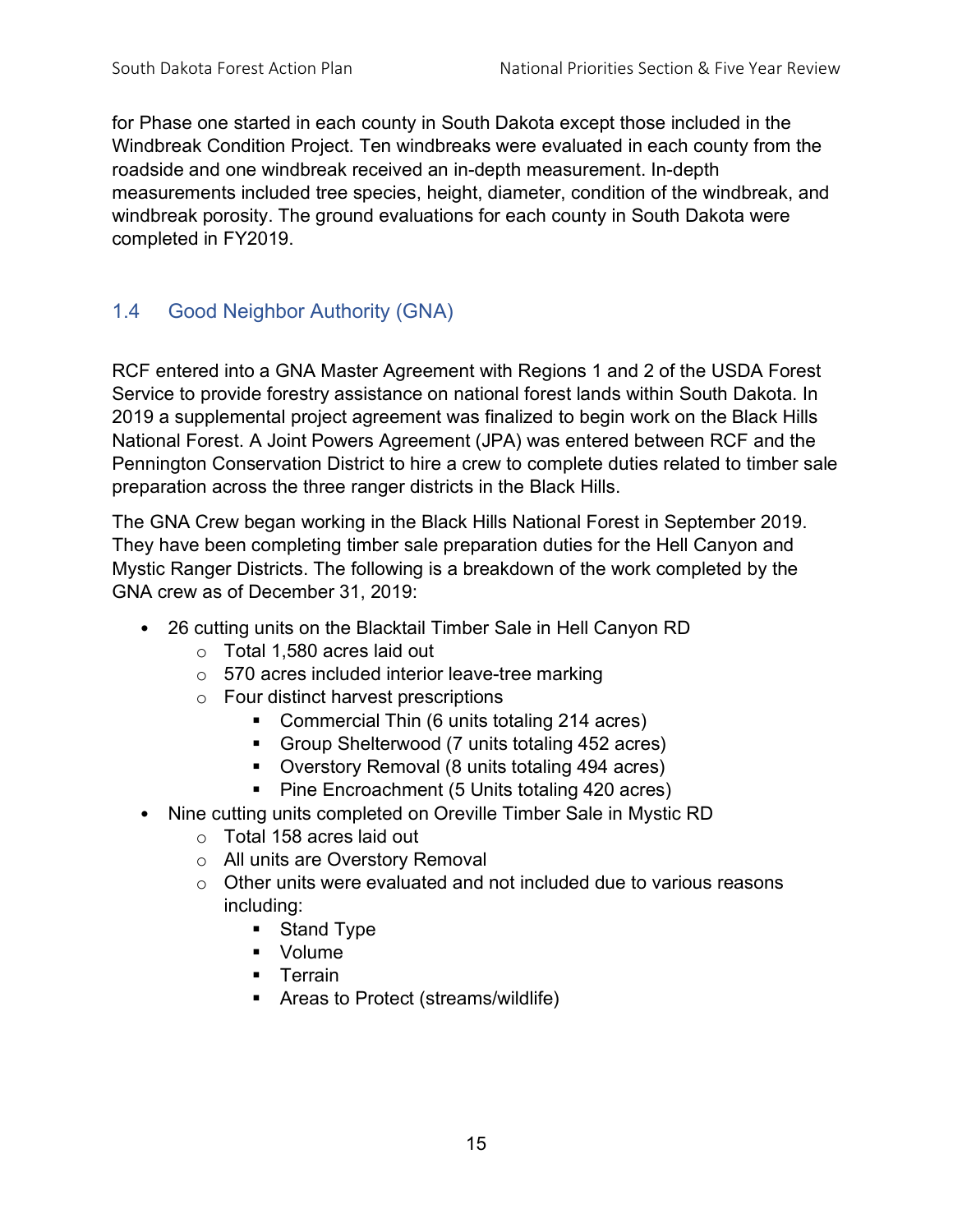## <span id="page-15-0"></span>1.5 Urban and Community Forestry Program

Since 1972, RCF has offered community forestry technical assistance to individuals, service organizations, non-profit groups, and communities. RCF's community forestry team offers technical assistance for the establishment of tree boards, development of tree ordinances, organization of community tree inventories, identification and control of insect and disease problems, and assistance with grant preparation and administration. Educational programs on tree selection, planting, health, and maintenance are available for communities, schools, and other organizations. RCF focuses its efforts on assisting communities with the development of local community forestry programs.

By 2019, 67% of the population in South Dakota was living in communities with managed urban forestry programs. Over four hundred forty-one thousand people lived in communities that were receiving forestry technical assistance from the community's staff forester, a contractor, or a RCF forester. There are 602,319 people living in South Dakota communities that have the potential to develop an urban forest management program. In 2019, over 16,033 volunteer hours were logged as part of community forestry programs.

South Dakota has 106 local tree boards that provide the foundation for most of the community forestry programs in South Dakota. These boards consist of community leaders, city employees, and volunteer citizens. Tree boards are vital to the development of tree ordinances, preparation of annual work plans, tree plantings, tree maintenance, and tree removals. The boards provide their citizens with information, secure and administer grant funds, and conduct local Arbor Day activities.

RCF awarded UCF Comprehensive Challenge Grants to 33 communities and organizations for projects totaling \$171,463 between 2015 and 2019. Thirty-seven of the projects involved planting new trees, three projects were for tree care, three projects for inventory and assessment, and six projects were for education and training.

Over the last five years, RCF foresters provided an average of 242 assists annually to community governments, volunteer/service groups, and private citizens in over 80 different communities per year resulting in a total of 967 technical assists. An average of 52 presentations on urban forestry and Arbor Day, and Smokey Bear appearances were conducted annually since 2015.

The UCF Program supports the South Dakota Forest Action Plan and the following S&PF National Priority Objectives:

Objectives:

- 1.2 Identify and conserve high priority forest ecosystems and landscapes
- 2.2. Identify, manage, and reduce threats to forest and ecosystem health
- 3.1. Protect and enhance water quality and quantity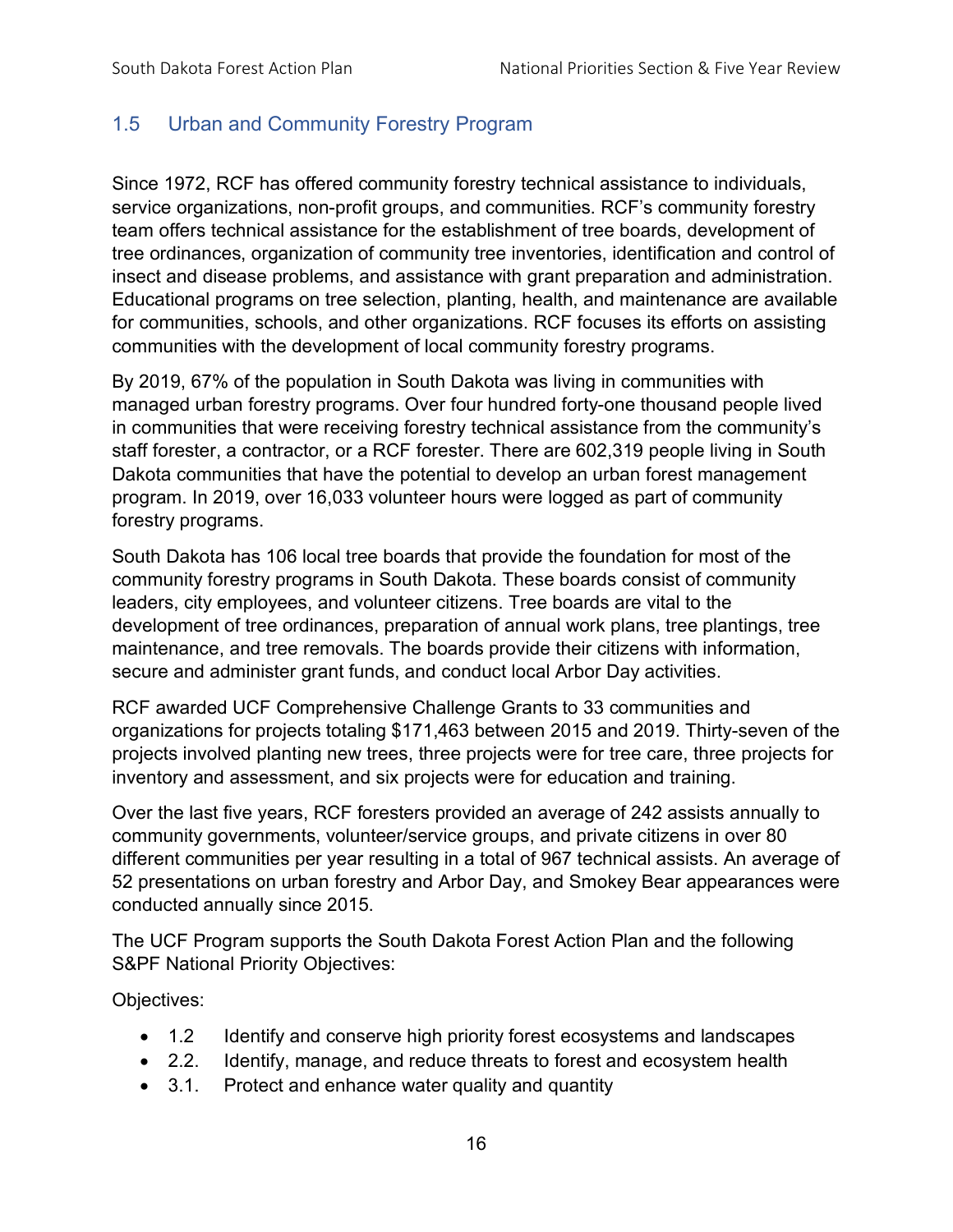- 3.2. Improve air quality and conserve energy
- 3.4. Maintain and enhance the economic benefits and values of trees and forests
- 3.5 Assist communities in planning for and reducing forest health risks
- 3.6. Connect people to trees and forests, and engage them in environmental stewardship activities
- 3.7. Manage trees and forests to mitigate and adapt to global climate change

## <span id="page-16-0"></span>1.5.1 Tree City USA Program

Tree City USA is a community improvement and national recognition program for towns and cities which, in the process of effectively managing their public tree resources, meet the program's established standards. The program is sponsored by the National Arbor Day Foundation at the national level, and by RCF at the state level. In 2019, South Dakota had 32 Tree City USA communities.

To qualify for Tree City USA designation, a community must meet four standards:

- 1. A community tree board or other organized committee must be in place and meet regularly to oversee the urban & community forestry program;
- 2. An effective community tree ordinance must be developed, passed, and enforced;
- 3. A community forestry program funded by a minimum of \$2.00 per capita must be in place; and
- 4. An organized Arbor Day celebration must be held, and an official Arbor Day proclamation made by the mayor or other community leaders.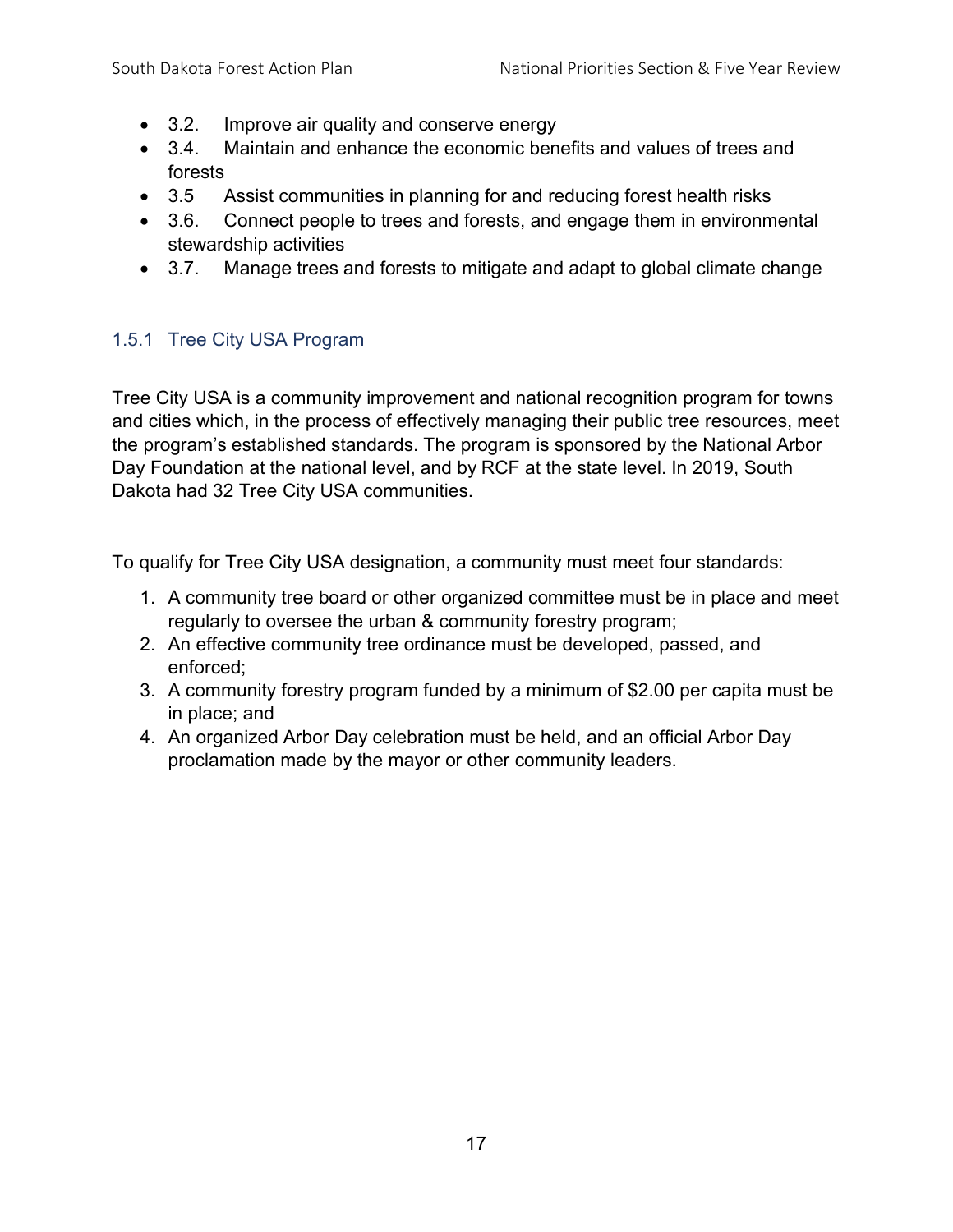

## <span id="page-17-0"></span>1.5.2 Analyzing the Potential Impacts of EAB in South Dakota

In May of 2018, EAB was first detected in Sioux Falls. Through work with Agricultural Services, a quarantine for the movement of firewood, ash nursery stock, ash logs, ash lumber, ash chips or mulch, and any ash wood packing material was enacted to help slow the spread of the pest across the state by way of major interstates. According to RCF inventory data, ash is a major component of our urban forests with over 30% of the street trees in the state were ash and some communities having up to 60% ash.

In the summer of 2019, RCF signed a three-year contract with Plan-It-Geo to provide TreePlotter to small and mid-size communities to track their community tree inventory with ease. Through this web-based tool communities can view city trees, analyze them, and have access to an EAB calculator that will help them estimate the financial effects this pest will have on their town and community trees. With an easy to use tool, municipalities, decision makers, and the public will have the necessary tools to manage their community forests. As a result, small and mid-size communities will have the opportunity to track their trees even if they do not have dedicated forestry staff or software in place. Currently there are over 80 inventories within the system. With these prior inventories, communities can save time by just updating an existing inventory.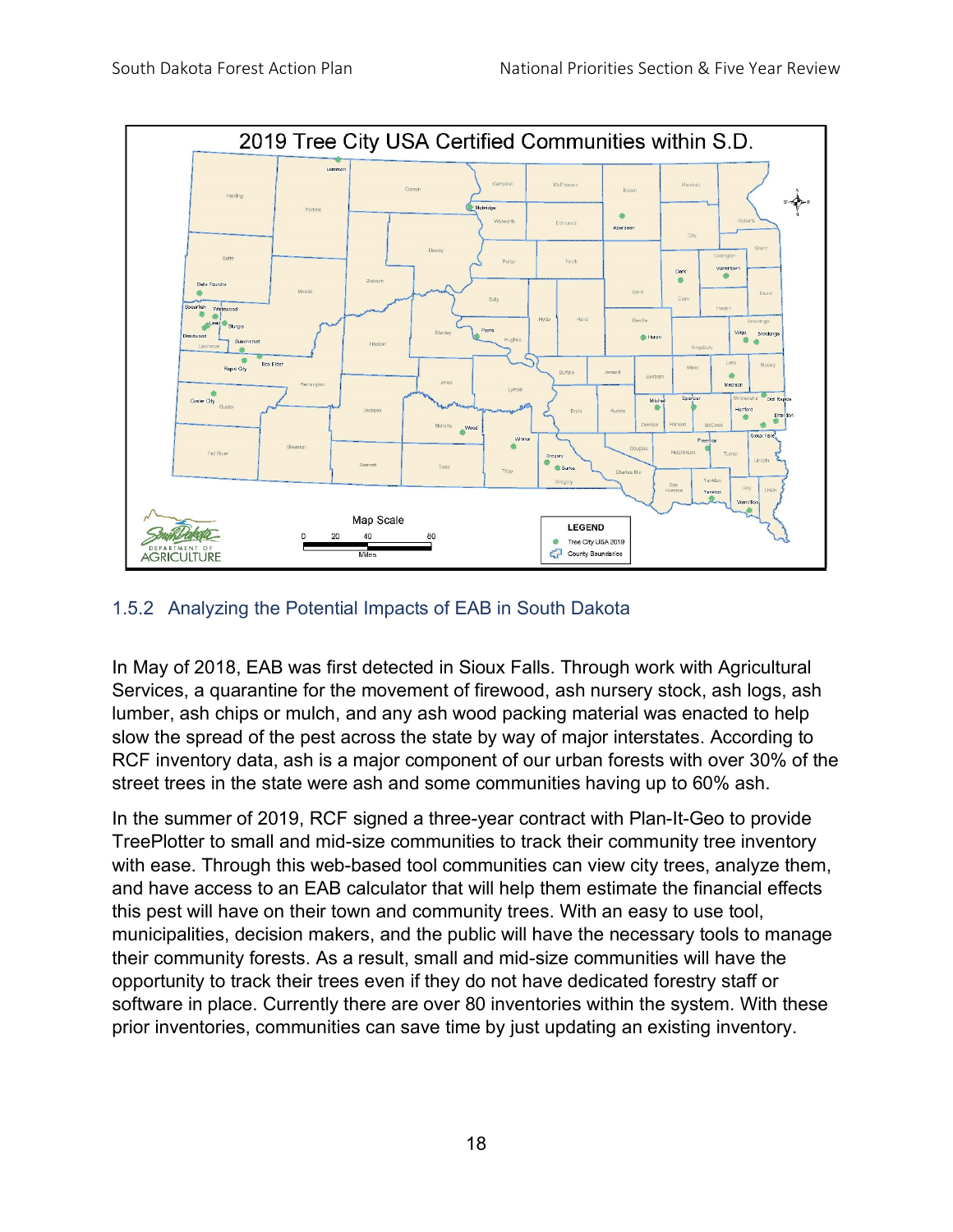### <span id="page-18-0"></span>1.5.3 Forestry Work and Tribal Relations

In 2017 and 2018, Parmelee was awarded an Urban and Community Forestry Challenge Grant to plant trees. RCF assisted a local nonprofit organization secure funds, select trees, and plant trees at their Pow Wow grounds and baseball fields.

RCF foresters also did presentations at three annual Todd County Elementary Environmental Fairs in Mission (Rosebud Sioux Reservation). This fair was focused on educating students about trees, forestry tools, and different products that trees are used to make in everyday life.

## <span id="page-18-1"></span>1.5.4 Environmental Education through Project Learning Tree

Project Learning Tree (PLT) advances environmental literacy and promotes stewardship through excellence in environmental education, professional development, and curriculum resources that use trees and forests as windows on the world. PLT seeks to develop students' awareness, appreciation, skills, and commitment to address environmental issues and to provide a framework for students to apply scientific processes and higher order thinking skills to resolve environmental problems. To help students acquire an appreciation and tolerance of diverse viewpoints on environmental issues and develop attitudes and actions based on analysis and evaluation of the available information. PLT encourages creativity, originality, and flexibility to resolve environmental problems and issues. PLT wants to inspire and empower students to become responsible, productive, and participatory members of society.

In South Dakota, PLT is a 501 C Non-profit directed by a Board of Directors who represent financial and program support. SD PLT is sponsored through grants from RCF, National PLT and Bureau of Land Management. Pledge sponsorships are also received from the Sustainable Forestry Initiative, Black Hills Energy, South Dakota Lumberman's Association, Neiman's Timber Products and Baker Timber Products. In addition, Dakotas Society of American Foresters and the South Dakota Family Forests Association support the program.

Since the program was introduced to South Dakota in 1985, over 1,500 educators have received training in PLT. South Dakota universities which presently offer PLT graduate credits are Northern State in Aberdeen, University of South Dakota (USD) in Vermillion, Black Hills State in Spearfish, and Capital University Center in Pierre (CUC). From 2015 through 2019, PLT has reached nearly 31,500 South Dakotans of all ages through classroom and outdoor education workshops and field days. In addition, approximately 630 new PLT educators have been trained over the last five years.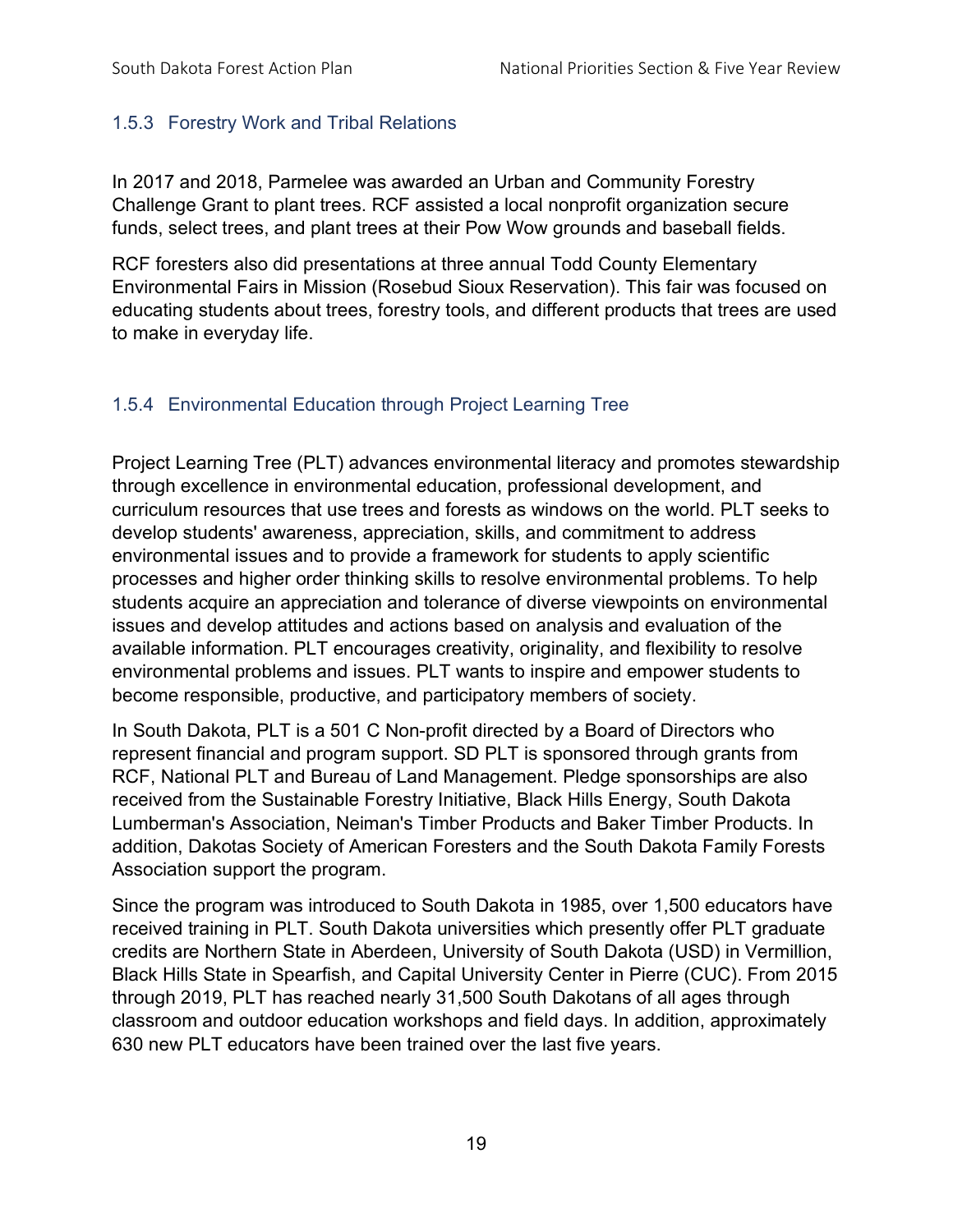## <span id="page-19-0"></span>1.6 Forest Legacy Program

RCF is the lead agency for administering the Forest Legacy Program (FLP) offered by the USDA Forest Service. The program allows RCF to purchase forest land and permanent conservation easements from willing sellers with FLP funds to keep the land as a working forest. The Federal program is used to purchase development rights from willing sellers but allows landowners to continue to own their land and retain all other rights to the property including the right to sell the property. However, South Dakota state law does not allow state agencies to own easements; therefore, Forest Legacy purchases in the state must be fee simple acquisitions. '

### <span id="page-19-1"></span>1.6.1 Blood Run

The Blood Run Area consisted of privately owned 236 acres of cropland, grassland, upland and riparian forests along the Big Sioux River in eastern South Dakota. The South Dakota Forest Action plan places a high priority on the conservation of riparian forests. The area is also of cultural significance to several Native American tribes. As a result of its ecological and cultural uniqueness, the Blood Run site was a prime candidate for protection. Using Forest Legacy funds RCF partnered with the South Dakota Department of Game, Fish and Parks (GFP), the South Dakota Parks and Wildlife Foundation, and The Conservation Fund to acquire the site from private ownership. The first property was purchased in 2014 and two additional tracts were purchased in 2016 and 2017. RCF drafted a stewardship plan for the property to guide future management to protect the ecologic value of the site. GFP is managing the Blood Run property as part of Good Earth State Park.

Since 2015, approximately 24,000 trees and shrubs have been planted across 17 acres. The planted acres are monitored annually to determine success and mortality of the reforestation efforts. In 2016, RCF staff wrote another Forest Stewardship plan for a 12.45 acre parcel, of which 9.14 acres is forested. RCF staff continue to monitor the implementation of the stewardship plans and make forest management recommendations to GFP.

The Blood Run Forest Legacy Project supports the South Dakota Forest Action plan by utilizing eight strategies and address all three national themes (Conservation Rural Forest, Protect Forest from Harm, and Enhance Public Benefits from Trees and Forests) outlined by the state and private forestry (S&PF) National Priorities and Objectives. The strategies used addresses 10 threats identifies in the forest Action Plan. Examples of the strategies are as followed:

• Create public awareness and educate the public about forest fragmentation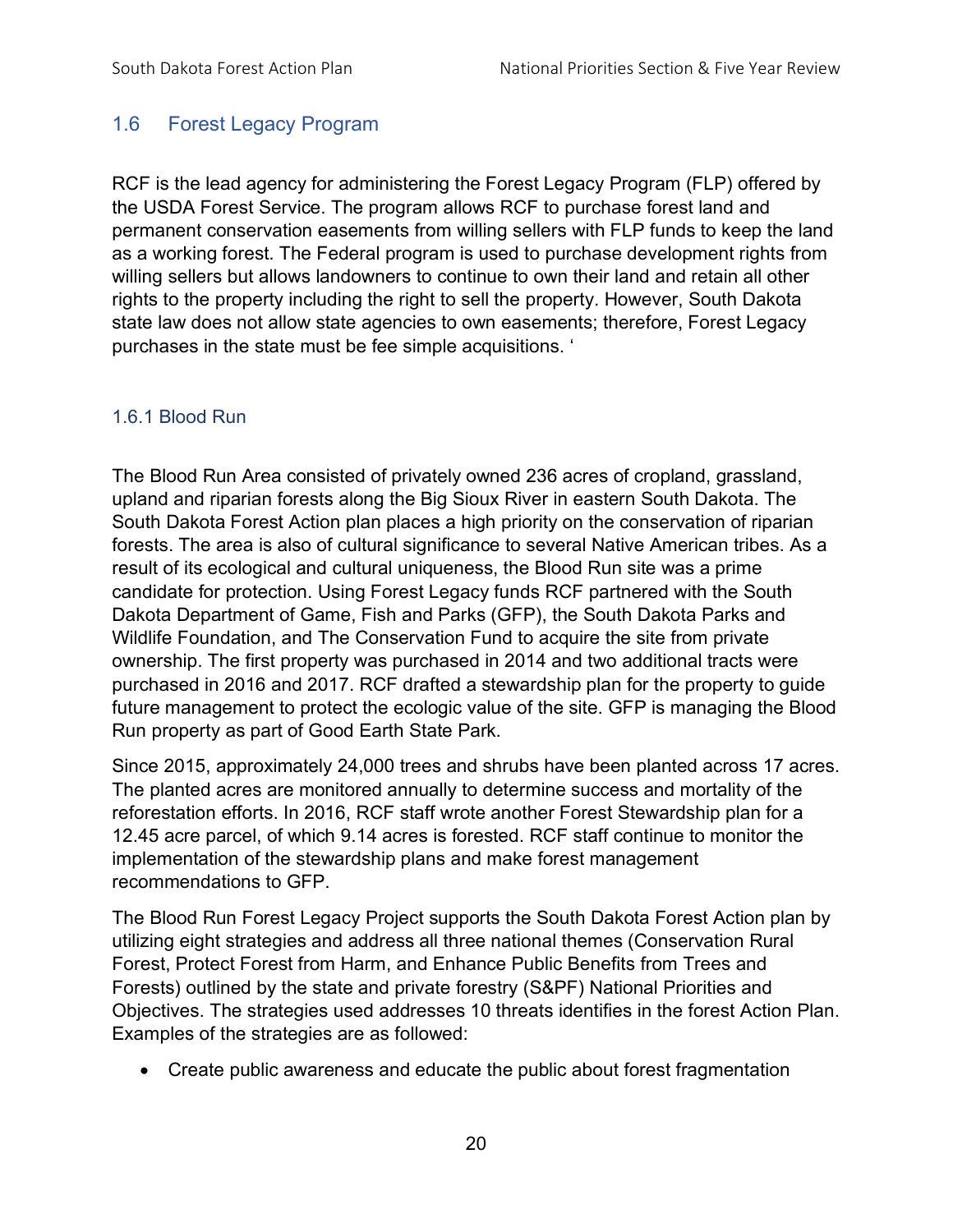- Work with other Federal, State, and Local agencies to discourage fragmentation of Forest Lands
- Collaborate with and engage Federal, State, and Local land managers to improve Forest Health
- Promote natural species diversity within native forest lands
- Encourage the planting of a diverse mix of trees species
- Work with The South Dakota Department of Game Fish and Parks to help implement strategies found in the Wildlife Action Plan

## <span id="page-20-0"></span>1.7 Natural Resources Conservation Program

The Coordinated Natural Resources Conservation Grant Fund was established by the State Legislature in 1992 to implement goals and objectives identified in the South Dakota Coordinated Plan for Natural Resources Conservation. The plan targets reduction of soil erosion, improvement of rangelands, and improvement of water quality and quantity, enhancement of wildlife habitat, increased public awareness of natural resources, funding, and use of renewable energy.

The fund is used to direct cost share funds to South Dakota conservation districts. Grant applications are reviewed, approved, and awarded by the State Conservation Commission. RCF administers the grants on behalf of the State and the Conservation Commission.

The Resource Conservation Program supports the following S&PF National Priorities and

Objectives:

- 2.1. Restore fire-adapted lands and reduce risk of wildfire impacts
- 2.2. Identify, manage, and reduce threats to forest and ecosystem health
- 3.1. Protect and enhance water quality and quantity
- 3.2. Improve air quality and conserve energy
- 3.4. Maintain and enhance the economic benefits and values of trees and forests
- 3.5. Protect, conserve, and enhance wildlife and fish habitat
- 3.6. Connect people to trees and forests, and engage them in environmental stewardship activities
- 3.7. Manage trees and forests to mitigate and adapt to global climate change

222 projects were funded from FY 2015-2019 awarding \$3,944,787 to 46 Conservation Districts. Another \$7,849,722 of other funds were leveraged including federal, other state, and local sources. Every \$1 of conservation funds was matched by \$1.99 of other funds. 73 cropland, 61 rangeland, 26 information and education, 43 water quality, and 19 technical assistance projects have been funded.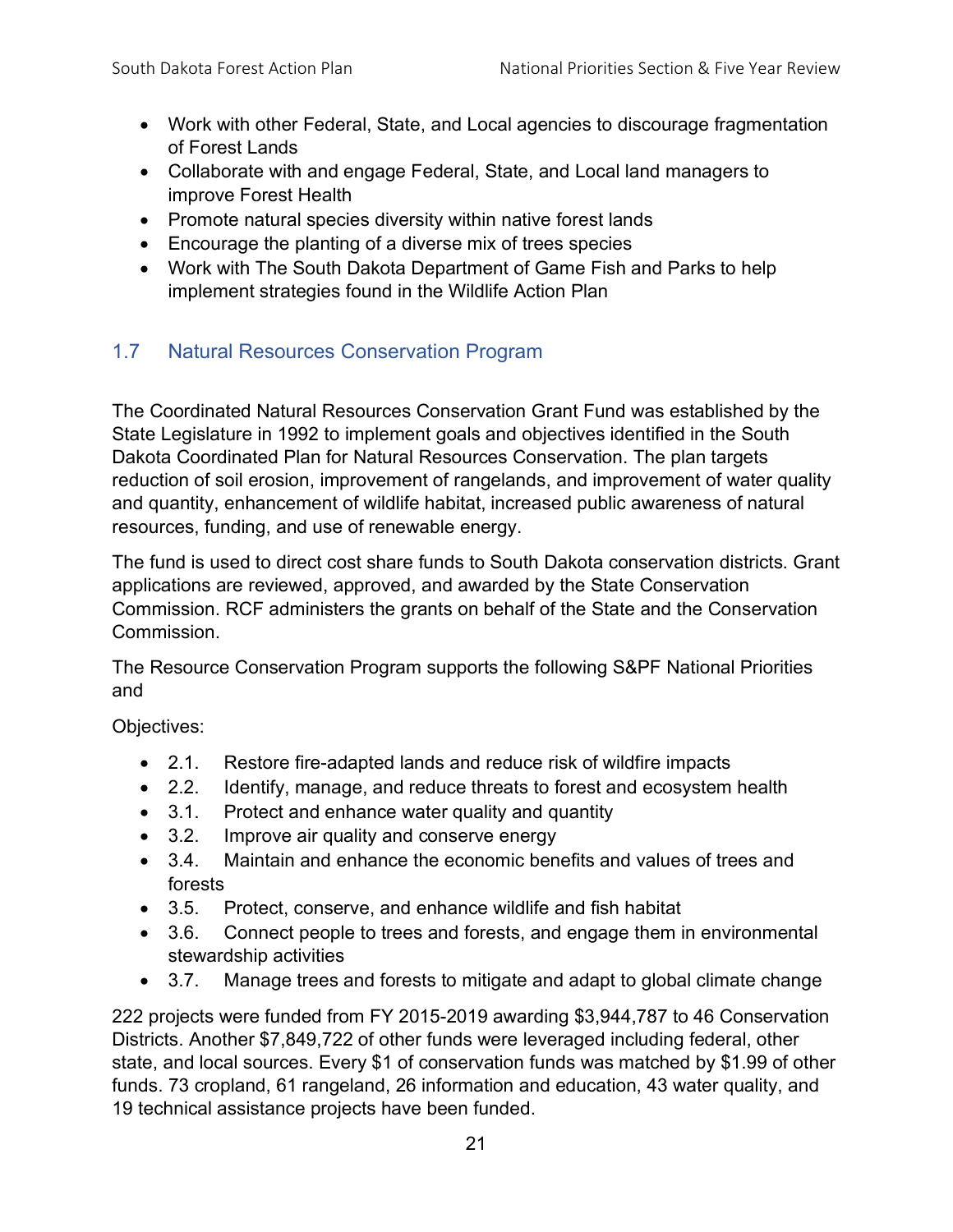## <span id="page-21-0"></span>2.0 South Dakota Wildland Fire Division

South Dakota Wildland Fire (SDWF) takes a leadership role in providing direction and organization to coordinate cooperative forest fire suppression efforts between individual landowners, local fire districts, counties, tribal, and federal governments on state and private forestlands as authorized in state law.

SDWF promotes the use of prescribed burning with the realization that rural areas can be better protected, and that catastrophic wildfire can be minimized through preventative measures in cooperation and coordination with stakeholders in protecting lives, property, and resources. Prescribed burning objectives include reducing hazardous fuels thus reducing the impact of wildland fire threats to forest and ecosystem health, enhancing water quality and quantity, and enhancing wildlife habitat.

Survivable Space Projects include hazardous fuels mitigation on private land (hand thinning with piling and burning, chipping, or removal) using either a 50%, 80% or 100% cost share program.

SDWF is persistent when working with subdivisions and identified "Communities at Risk" from wildfire to identify hazardous fuels mitigation needs and projects, implement public education programs, and perform risk assessments in accordance with National Fire Protection Association Code 1144. Identification of prospective project areas is increasingly becoming more of an interagency venture involving SDWF staff, Black Hills National Forest districts, county emergency managers, county fire coordinators, and local fire departments.

SDWF has two hand crews that suppress fires in South Dakota and throughout the United States. They are actively engaged in fuels mitigation programs which include cutting and piling fuels that are a threat to "Communities at Risk". A variety of treatments are utilized to minimize the amount of hand piles built. Larger diameter material is hauled out for post and pole uses, having the larger diameter material removed increases efficiency of pile burning in the winter. When favorable conditions exist, the crews can burn slash piles on various fuels projects.

SDWF supports the South Dakota Forest Action Plan and the following S&PF National Priorities and Objectives:

- 2.1 Restore fire-adapted lands and reduce risk of wildfire impacts.
- 2.2 Identify, manage, and reduce threats to forest and ecosystem health
- 3.1 Protect and enhance water quality and quantity
- 3.5 Protect, conserve, and enhance wildlife and fish habitat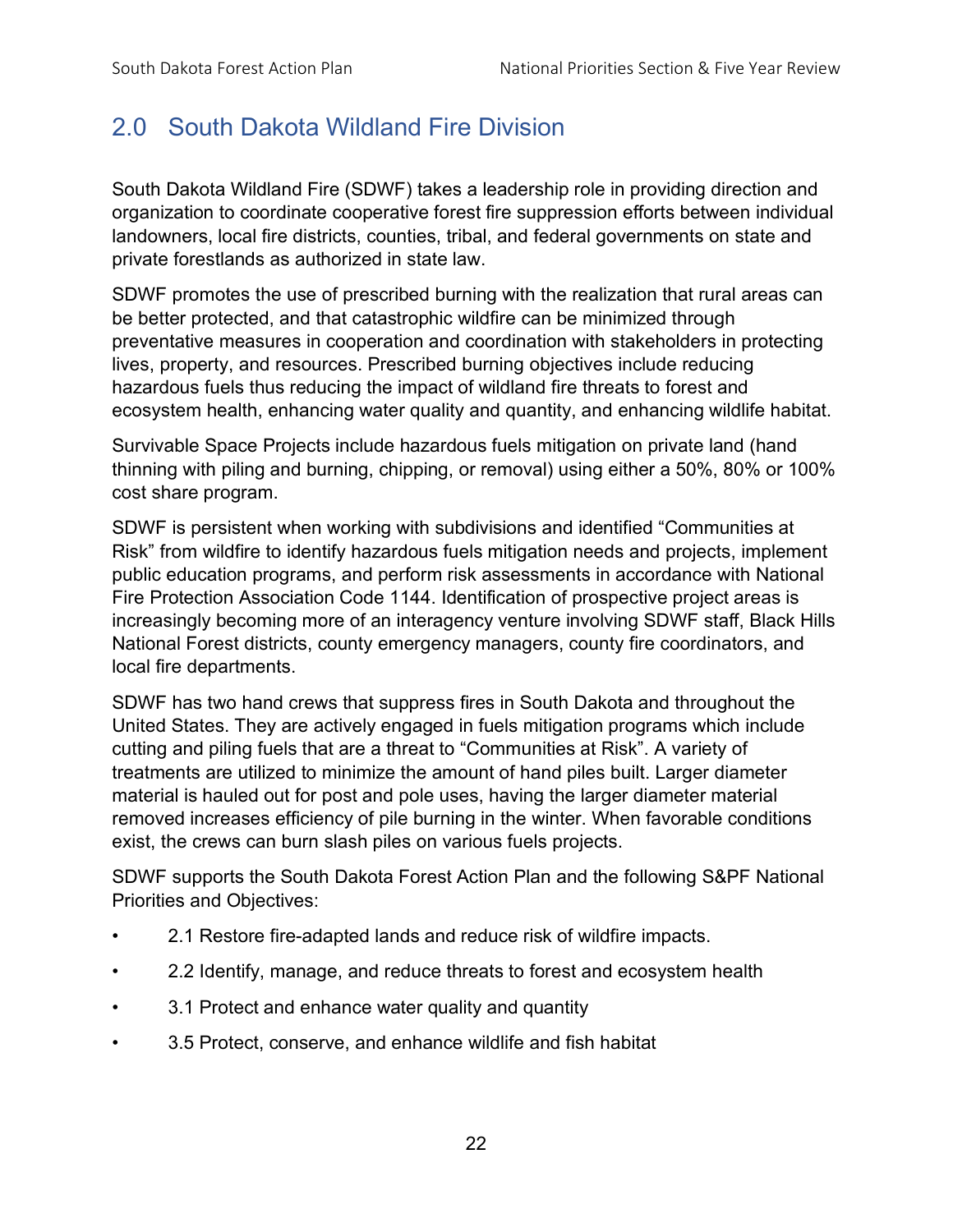## <span id="page-22-0"></span>2.1 Fuels Mitigation

From 2015-2020, SDWF spent \$7,214,873 on fuels reduction treatments funded by federal grants. 600 acres were treated by State hand crews, 1,048 acres were treated under the 100% contractor program, 258 acres were treated under the 50% cost share program, and 20 acres were treated under the 80% cost share program. These treatments are focused on reducing the amount of fuel loading within and around communities at high risk of negative impacts of wildfire.

## <span id="page-22-1"></span>2.2 Fire Suppression

Two full-time Assistant Fire Management Officers were hired for the Lead and Custer district offices and three full-time Engine Captains were hired for the Rapid City, Custer and Hot Springs districts to assist with seven day staffing during fire season by permanent personnel. These additional staff also allow for more office coverage during the winter for issuing burn permits and training when the Fire Management Officer/Division Chief is on assignment or training or otherwise absent. These positions were very valuable and important to the safe containment and control of the 14,000 acre Sheep Draw fire and 3,000 acre Moonshine wildfires in Harding County in spring of 2015 and the 56,000 acre Legion Lake Fire in Custer State Park and adjoining federal and private land.

For CY2015 to 2020 YTD time period, the SDWF responded to 1,729 requests in the form of resource exchange on fires, prescribed burning support, and dispatch support to federal and state partners both in South Dakota and nationwide.

## <span id="page-22-2"></span>2.3 Training

SDWF has moved most training to the Academy Training concept for better utilization of time, place, and to offer classes in succession to meet firefighter needs. Academies are held in three different locations with East and West River academies hosting 100/200 level classes. The Fort Pierre Academy is held in Fort Pierre which is central to the state. The Fort Pierre Academy offers 100 through 400 level classes. By hosting the classes in this manner, we can centralize them and make them more easily accessible to firefighters statewide.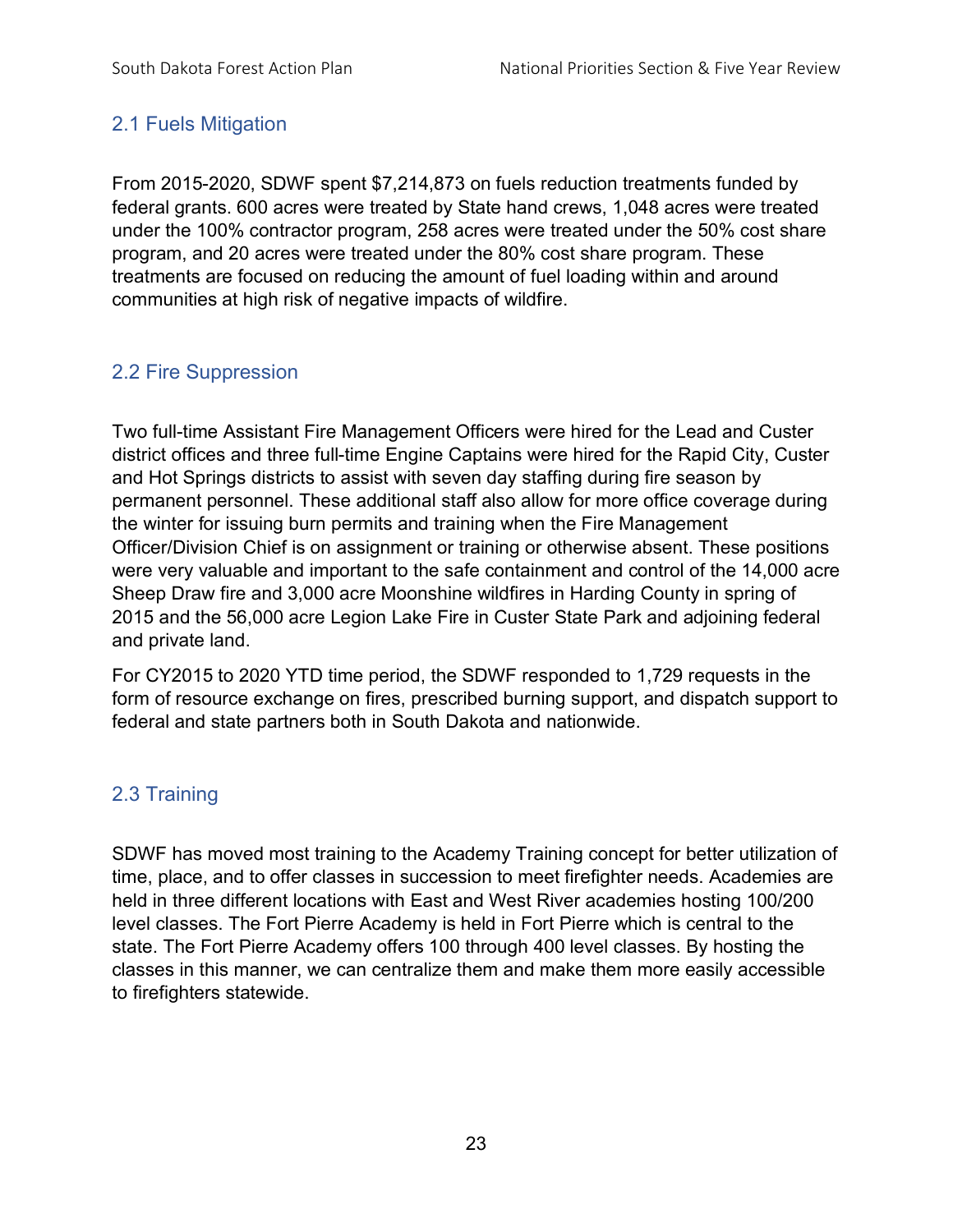## <span id="page-23-0"></span>3.0 Implementation Challenges over the Past Five Years

- 1. Emerald ash borer: Developing partnerships and responding to a multi-state EAB infestations with limited resources. Identifying new priority areas every year while establishing and maintaining a credible, effective program to mitigate the spread and impacts of the invasive insect. RCF has submitted comments regarding APHIS deregulation of this insect as this will cause additional challenges to slow its spread throughout the state.
- 2. Focus/Flexibility: While implementing the emerald ash borer management program, continue to implement viable and effective Forest Stewardship, Urban Community Forestry, Forest Health Protection, Forest Inventory Analysis, and Conservation programs with no increase in staff.
- 3. Personnel: With the high turnover rate, resources need to be directed toward the recruitment and retention of qualified employees. With decreasing budgets, RCF needs to take positive steps to improve employee retention.
- 4. Training: Keeping personnel up to date on forest insect, disease, continuing education, and technology training.
- 5. Public Engagement: Keeping the public engaged/interested in proactive forest and urban forestry management.
- 6. Fragmentation: Fragmentation of forest ownerships and the difficulty of managing smaller, noncontiguous blocks.
- 7. Landowner Education and Involvement: Private landowner interest is a constant challenge. Urban forestry is a community effort that can only thrive with the presence of concerned and enthusiastic citizens.
- 8. Inventory: Updating tree inventories is a big task to complete in-house with no additional staff.
- 9. Funding: Conservation districts do not have taxing authority nor do many receive a significant amount of their funding from other government entities. As a result, conservation districts must generate their funding through venture operations.
- 10.Recruitment: Recruitment of new conservation district supervisors and employees bring energy and new ways of addressing natural resource issues.
- 11.Strategic Thinking: Getting conservation districts to think strategically about identifying and addressing natural resource concerns on the watershed or larger scale.
- 12.Vision: Helping conservation districts to understand their purpose and how to use this vision to guide their activities.
- 13.Identity: Helping conservation districts to think beyond just providing services (tree and grass planting) that generate funds for district operations.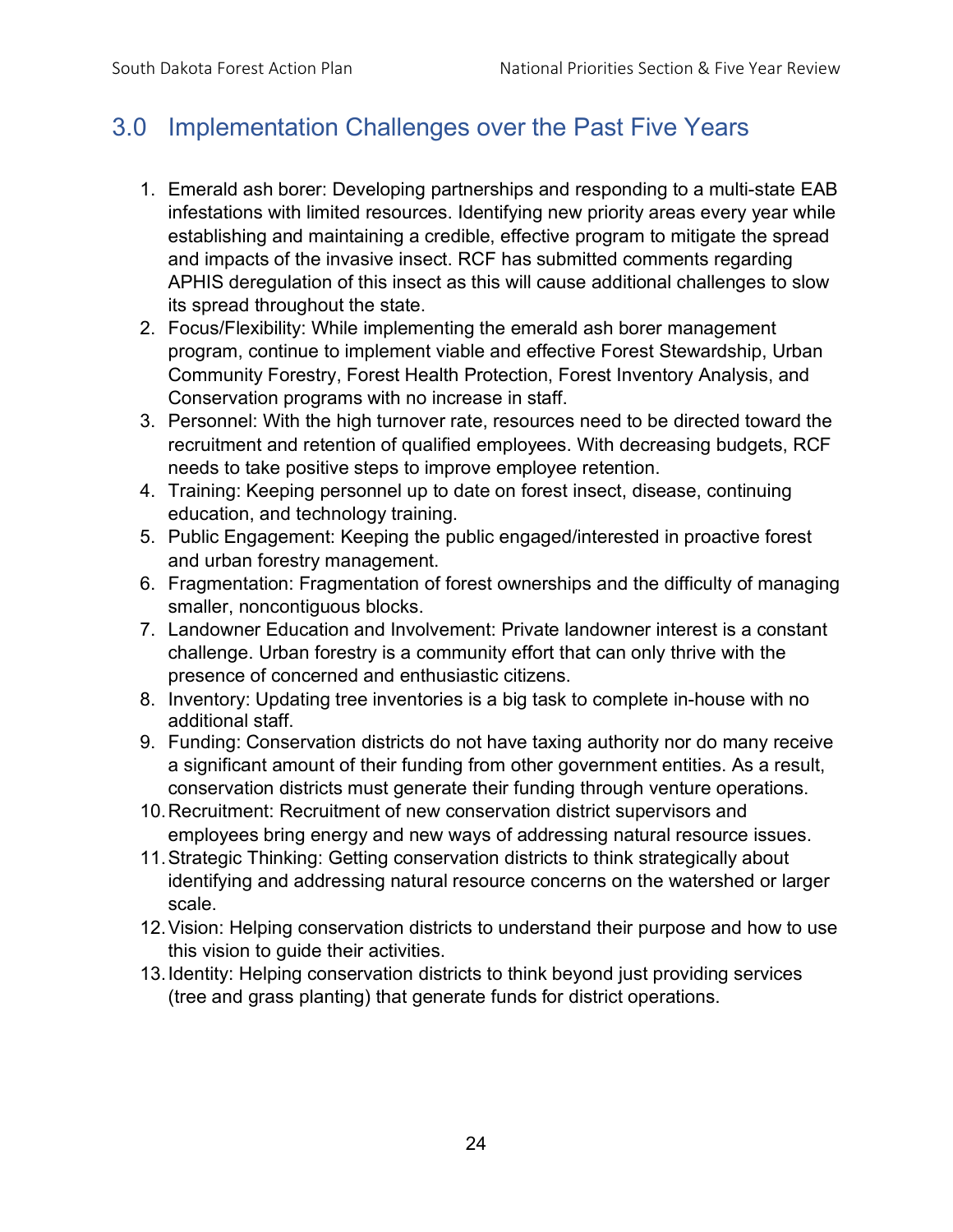## <span id="page-24-0"></span>4.0 Implementation Focus over the Next Five Years

- 1. Forest Health: Keep decision makers informed of all forest health threats in and around South Dakota. Track EAB expansion. Assist communities and private landowners as they prepare for EAB and wrestle with the high cost of ash tree treatment, removal and replacement.
- 2. Landscape scale management: Work with USFS and NRCS to set up and fund a Two Chiefs landscape scale practice across ownership boundaries.
- 3. Active forest management: Maintain technical assistance and accomplish treatment acres while addressing staff shortages.
- 4. Windbreak renovation: The current windbreak condition project will aide in showing the need and directing efforts to the 8-county region in SE South Dakota. The project will be expanded to other areas of the state.
- 5. Inventory: Expand street and park tree inventories to more communities in the state with priority on communities close to confirmed EAB detections. TreePlotter will make tree tracking inventory data easier for communities. This tool also helps to estimate the burden for communities through the EAB calculator.
- 6. Research: Tracking and sharing information from new studies on the benefits of trees, such as the effect of green spaces on human health.
- 7. Response: Respond rapidly to widespread damage to South Dakota's forest resources following natural disasters (fire & weather events) and insect outbreaks (native & invasive).
- 8. Partnerships: Work with other agencies, industry, non-governmental organizations, and private landowners to promote and enhance forest management on a landscape scale through collaborative projects. The current partnerships have opened regular conversations to address issues and management. Continuing these partnerships will lend itself to opportunities to work collaboratively on future issues.
- 9. Outreach: Promote forest management through RCF's website & public workshops held throughout the state. Workshops and seminars should teach communities and landowners about proper forest management and highlighting the benefits of management practices. Workshops specifically focused on urban issues, such as pruning techniques for healthy and safe trees in yards, how to get the most benefits out of urban trees, or where to plant to save energy will benefit the urban forest. Use the RCF website and social media to keep information easily accessible. Promote forest management, protecting water quality, windbreak installation and renovation through workshops, division website, and social media.
- 10.Training: Provide forest insect and disease training, at least bi-annually, or as needed when new forest health concerns arise. Provide continuing education opportunities so personnel can obtain and maintain licenses and certifications such as Certified Forester, Certified Arborist, Certified Pesticide Applicator,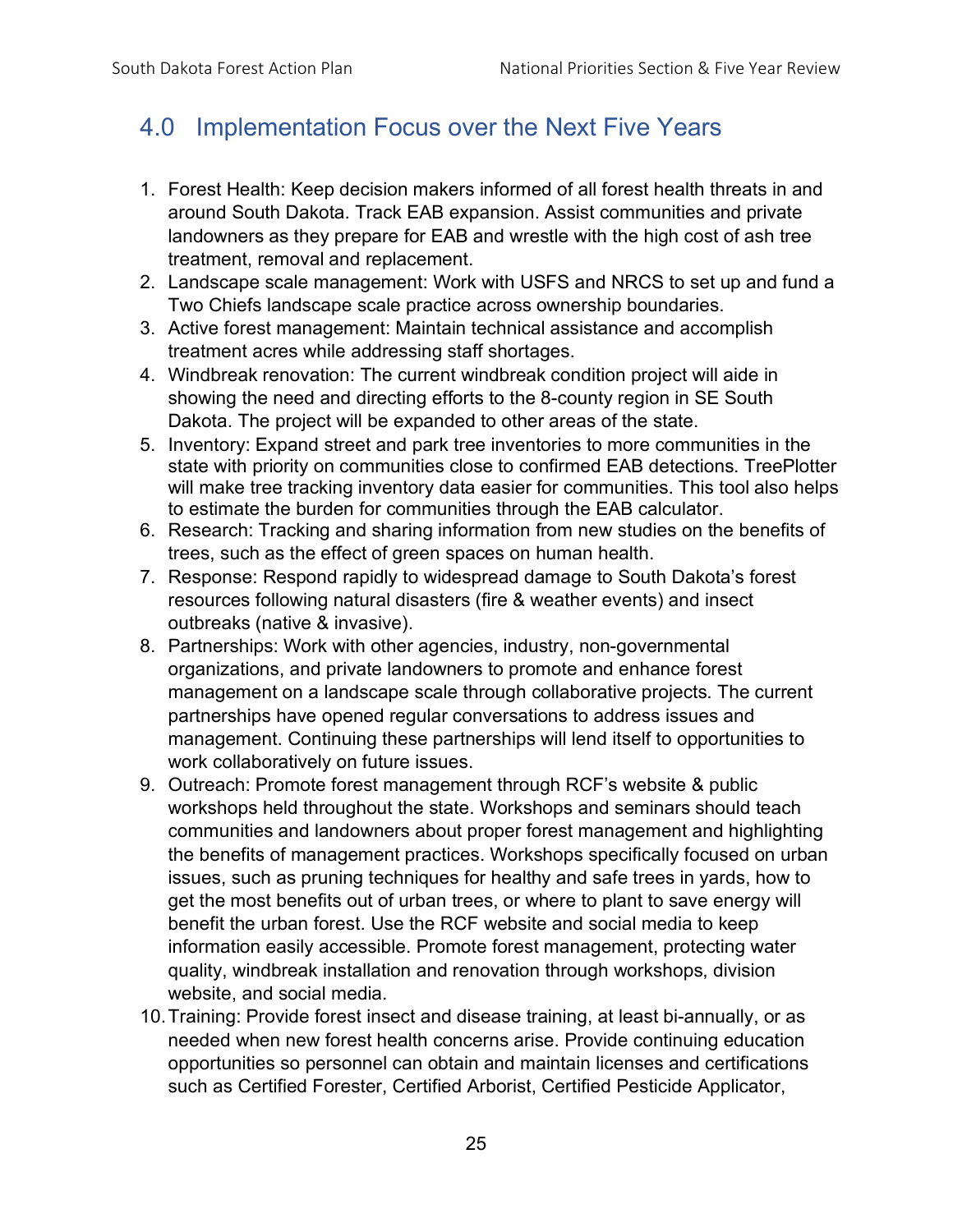licensed drone operator, ATV/UTV operator and instructor, Crop Advisor, Tree Farm Inspector and Inspector Trainer.

- 11.Conservation District Education: Inform and "re-educate" conservation districts regarding the Coordinated Plan for Natural Resources Conservation and how to use this plan to help identify and address larger scale natural resources needs.
- 12.Tools for Districts: Provide district employees and supervisors with training to understand:
	- Applicable state laws pertaining to natural resources (soil erosion and sediment reduction laws);
	- Payroll and taxes;
	- The accounting manual: and
	- The roles and responsibility of conservation districts.
- 13.Assistance: Assist the State Conservation Commission to identify:
	- The needs of conservation districts;
	- New practices needed to address natural resource issues; and
	- Training to new Conservation Commissioners regarding conservation districts and natural resource issues within South Dakota.

## <span id="page-25-0"></span>5.0 USFS State & Private Forestry National Priorities and Objectives\*

## **1. Conserve Working Forest Landscapes**

- 1.1Identify and conserve high priority forest ecosystems and landscapes
- 1.2Actively and sustainably manage forests

## **2. Protect Forests from Harm**

- 2.1. Restore fire-adapted lands and reduce risk of wildfire impacts
- 2.2. Identify, manage, and reduce threats to forest and ecosystem health

### **3. Enhance Public Benefits from Trees and Forests**

- 3.1. Protect and enhance water quality and quantity
- 3.2. Improve air quality and conserve energy
- 3.3. Assist communities in planning for and reducing forest health risks
- 3.4. Maintain and enhance the economic benefits and values of trees and forests
- 3.5. Protect, conserve, and enhance wildlife and fish habitat
- 3.6. Connect people to trees and forests, and engage them in environmental stewardship activities
- 3.7. Manage trees and forests to mitigate and adapt to global climate change
- \* Approved by the S&PF Redesign Implementation Council and by NASF, Sept. 2008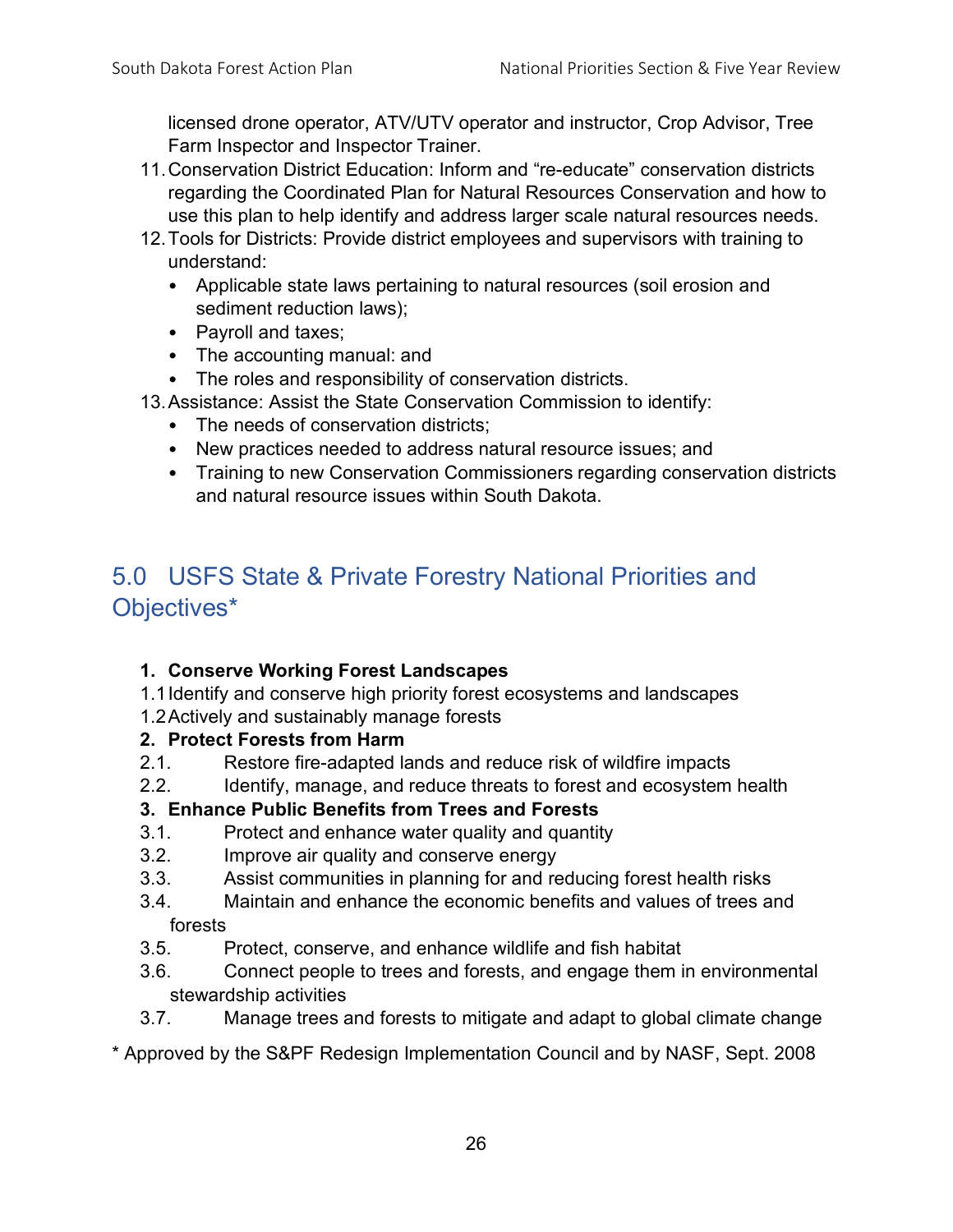| 5.1 USFS State & Private Forestry National Priorities and Objectives Crosswalk with South Dakota Programs |  |  |  |  |  |  |
|-----------------------------------------------------------------------------------------------------------|--|--|--|--|--|--|
| and Projects                                                                                              |  |  |  |  |  |  |

<span id="page-26-0"></span>

| <b>South Dakota</b><br><b>Programs/Projects</b>                  | <b>Conserve</b><br>Working<br><b>Forest</b><br><b>Landscapes</b> |                           | <b>Protect</b><br><b>Forests from</b><br><b>Harm</b> |                           | <b>Enhance Public Benefits from Trees &amp; Forests</b> |                                                             |                           |                           |     |                           |                           |  |  |
|------------------------------------------------------------------|------------------------------------------------------------------|---------------------------|------------------------------------------------------|---------------------------|---------------------------------------------------------|-------------------------------------------------------------|---------------------------|---------------------------|-----|---------------------------|---------------------------|--|--|
|                                                                  |                                                                  |                           |                                                      |                           |                                                         | National Priority Objectives (Refer to the list on page 21) |                           |                           |     |                           |                           |  |  |
|                                                                  | $1.1$                                                            | 1.2                       | 2.1                                                  | 2.2                       | 3.1                                                     | 3.2                                                         | 3.3                       | 3.4                       | 3.5 | 3.6                       | 3.7                       |  |  |
| 1.1 Forest Health<br>Program                                     |                                                                  |                           |                                                      |                           |                                                         |                                                             |                           |                           |     |                           |                           |  |  |
| 1.1.1 Trapping and<br>monitoring                                 |                                                                  | X                         |                                                      | X                         |                                                         |                                                             | $\boldsymbol{\mathsf{X}}$ |                           |     |                           |                           |  |  |
| 1.1.2 Community<br><b>Forestry Health</b><br>Assistance          |                                                                  |                           |                                                      | X                         | X                                                       | X                                                           | X                         | $\boldsymbol{X}$          | X   | X                         |                           |  |  |
| 1.1.3 Weekly Pest<br><b>Updates and Pest</b><br><b>Bulletins</b> |                                                                  |                           |                                                      | $\overline{\mathbf{x}}$   |                                                         |                                                             | $\mathbf{x}$              |                           |     | $\boldsymbol{\mathsf{X}}$ |                           |  |  |
| 1.1.4 Forest Health<br><b>Education Workshops</b>                |                                                                  | X                         |                                                      | X                         | X                                                       | $\boldsymbol{\mathsf{X}}$                                   | X                         | $\boldsymbol{\mathsf{X}}$ | X   | $\boldsymbol{X}$          | X                         |  |  |
| 1.1.5 Mountain Pine<br><b>Beetle Initiatives</b>                 | X                                                                | X                         | X                                                    | X                         | $\boldsymbol{\mathsf{X}}$                               |                                                             | X                         | $\boldsymbol{\mathsf{X}}$ |     | X                         |                           |  |  |
| 1.2 Forest Stewardship<br>Program                                |                                                                  |                           |                                                      |                           |                                                         |                                                             |                           |                           |     |                           |                           |  |  |
| 1.2.1 Landowner<br>Assistance                                    | $\overline{\mathbf{X}}$                                          | $\boldsymbol{\mathsf{X}}$ | $\boldsymbol{\mathsf{X}}$                            | $\boldsymbol{\mathsf{X}}$ | $\boldsymbol{\mathsf{X}}$                               | $\overline{\mathbf{x}}$                                     |                           | $\boldsymbol{\mathsf{X}}$ | X   | $\boldsymbol{X}$          | $\boldsymbol{\mathsf{X}}$ |  |  |
| 1.2.2 Non-commercial<br><b>Thinning Assistance</b>               |                                                                  | X                         | $\boldsymbol{\mathsf{X}}$                            | $\boldsymbol{X}$          | $\boldsymbol{\mathsf{X}}$                               | $\overline{\mathbf{x}}$                                     |                           | $\boldsymbol{X}$          | X   | $\boldsymbol{X}$          | $\mathsf{X}$              |  |  |
| 1.2.4 Tree Farm<br>Program                                       | $\boldsymbol{\mathsf{X}}$                                        | $\boldsymbol{\mathsf{X}}$ | $\boldsymbol{\mathsf{X}}$                            | X                         | $\mathbf{x}$                                            | $\mathbf x$                                                 |                           | $\boldsymbol{\mathsf{X}}$ | X   | $\boldsymbol{X}$          | X                         |  |  |
| 1.3 Agroforestry<br>Assistance                                   |                                                                  |                           |                                                      |                           |                                                         |                                                             |                           |                           |     |                           |                           |  |  |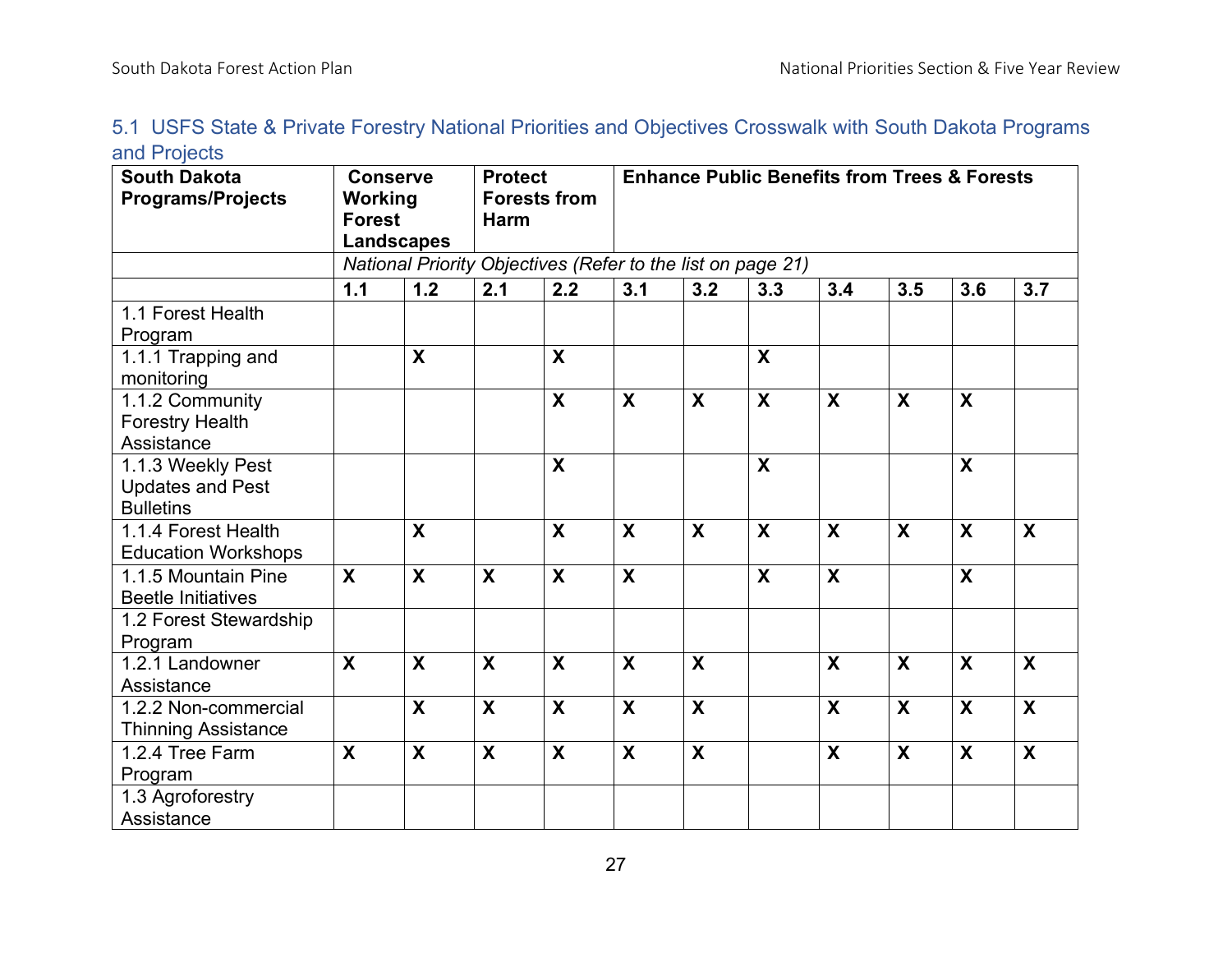| <b>South Dakota</b>             | <b>Conserve</b>           |                           | <b>Protect</b>          |                           | <b>Enhance Public Benefits from Trees &amp; Forests</b>     |                           |                           |                           |                           |                           |                           |  |  |  |
|---------------------------------|---------------------------|---------------------------|-------------------------|---------------------------|-------------------------------------------------------------|---------------------------|---------------------------|---------------------------|---------------------------|---------------------------|---------------------------|--|--|--|
| <b>Programs/Projects</b>        | Working                   |                           | <b>Forests from</b>     |                           |                                                             |                           |                           |                           |                           |                           |                           |  |  |  |
|                                 | <b>Forest</b>             |                           |                         | <b>Harm</b>               |                                                             |                           |                           |                           |                           |                           |                           |  |  |  |
|                                 | <b>Landscapes</b>         |                           |                         |                           |                                                             |                           |                           |                           |                           |                           |                           |  |  |  |
|                                 |                           |                           |                         |                           | National Priority Objectives (Refer to the list on page 21) |                           |                           |                           |                           |                           |                           |  |  |  |
|                                 | $1.1$                     | 1.2                       | 2.1                     | 2.2                       | 3.1                                                         | 3.2                       | 3.3                       | 3.4                       | 3.5                       | 3.6                       | 3.7                       |  |  |  |
| <b>1.3.1 NRCS</b>               |                           | $\overline{\mathbf{X}}$   | $\overline{\mathbf{X}}$ | $\overline{\mathbf{X}}$   | $\overline{\mathbf{X}}$                                     | $\overline{\mathbf{X}}$   |                           | $\overline{\mathbf{X}}$   | $\mathbf{x}$              | $\mathbf{x}$              | $\overline{\mathbf{X}}$   |  |  |  |
| <b>Cooperative Work</b>         |                           |                           |                         |                           |                                                             |                           |                           |                           |                           |                           |                           |  |  |  |
| 1.3.2 Windbreak                 |                           | $\boldsymbol{\mathsf{X}}$ |                         | X                         | $\mathbf{x}$                                                | $\mathbf{x}$              |                           | $\boldsymbol{\mathsf{X}}$ | $\boldsymbol{\mathsf{X}}$ | $\boldsymbol{\mathsf{X}}$ |                           |  |  |  |
| <b>Condition Grant</b>          |                           |                           |                         |                           |                                                             |                           |                           |                           |                           |                           |                           |  |  |  |
| 1.3.4 Collaborative             |                           | $\boldsymbol{\mathsf{X}}$ |                         | $\boldsymbol{\mathsf{X}}$ | $\boldsymbol{\mathsf{X}}$                                   | $\boldsymbol{\mathsf{X}}$ |                           | $\boldsymbol{\mathsf{X}}$ | $\boldsymbol{\mathsf{X}}$ | $\boldsymbol{\mathsf{X}}$ |                           |  |  |  |
| <b>Conservation Grant &amp;</b> |                           |                           |                         |                           |                                                             |                           |                           |                           |                           |                           |                           |  |  |  |
| Agreement (CCGA)                |                           |                           |                         |                           |                                                             |                           |                           |                           |                           |                           |                           |  |  |  |
| 1.3.5 Great Plains              | $\boldsymbol{\mathsf{X}}$ |                           |                         | $\boldsymbol{\mathsf{X}}$ |                                                             |                           | $\boldsymbol{\mathsf{X}}$ | $\boldsymbol{\mathsf{X}}$ |                           |                           |                           |  |  |  |
| Initiative 2 (GPI2)             |                           |                           |                         |                           |                                                             |                           |                           |                           |                           |                           |                           |  |  |  |
| 1.4 Good Neighbor               |                           | X                         | $\boldsymbol{X}$        | X                         | X                                                           |                           |                           | X                         |                           |                           | X                         |  |  |  |
| Authority (GNA)                 |                           |                           |                         |                           |                                                             |                           |                           |                           |                           |                           |                           |  |  |  |
| 1.5 Urban and                   |                           |                           |                         |                           |                                                             |                           |                           |                           |                           |                           |                           |  |  |  |
| <b>Community Forestry</b>       |                           |                           |                         |                           |                                                             |                           |                           |                           |                           |                           |                           |  |  |  |
| Program                         |                           |                           |                         |                           |                                                             |                           |                           |                           |                           |                           |                           |  |  |  |
| 1.5.1 Tree City USA             |                           |                           |                         |                           |                                                             | $\boldsymbol{\mathsf{X}}$ | $\boldsymbol{X}$          | $\boldsymbol{X}$          |                           | $\boldsymbol{X}$          |                           |  |  |  |
| Program                         |                           |                           |                         |                           |                                                             |                           |                           |                           |                           |                           |                           |  |  |  |
| 1.5.2 Analyzing the             |                           | $\mathsf{X}$              |                         | $\mathsf{X}$              | $\mathsf{X}$                                                | $\mathbf{X}$              | $\mathbf{x}$              | $\boldsymbol{X}$          |                           | $\boldsymbol{X}$          |                           |  |  |  |
| Potential Impacts of            |                           |                           |                         |                           |                                                             |                           |                           |                           |                           |                           |                           |  |  |  |
| <b>EAB in South Dakota</b>      |                           |                           |                         |                           |                                                             |                           |                           |                           |                           |                           |                           |  |  |  |
| 1.5.3 Forestry Work and         | X                         | $\boldsymbol{X}$          |                         | X                         | $\mathbf{X}$                                                | $\boldsymbol{\mathsf{X}}$ | $\boldsymbol{\mathsf{X}}$ | $\boldsymbol{\mathsf{X}}$ |                           | $\boldsymbol{X}$          | $\boldsymbol{\mathsf{X}}$ |  |  |  |
| <b>Tribal Relations</b>         |                           |                           |                         |                           |                                                             |                           |                           |                           |                           |                           |                           |  |  |  |
| 1.5.4 Environmental             |                           | $\boldsymbol{\mathsf{X}}$ |                         | $\boldsymbol{\mathsf{X}}$ |                                                             |                           |                           | $\boldsymbol{X}$          | $\boldsymbol{\mathsf{X}}$ | $\boldsymbol{X}$          | $\boldsymbol{\mathsf{X}}$ |  |  |  |
| <b>Education through</b>        |                           |                           |                         |                           |                                                             |                           |                           |                           |                           |                           |                           |  |  |  |
| <b>Project Learning Tree</b>    |                           |                           |                         |                           |                                                             |                           |                           |                           |                           |                           |                           |  |  |  |
| 1.6 Forest Legacy               |                           |                           |                         |                           |                                                             |                           |                           |                           |                           |                           |                           |  |  |  |
| Program (FLP)                   |                           |                           |                         |                           |                                                             |                           |                           |                           |                           |                           |                           |  |  |  |